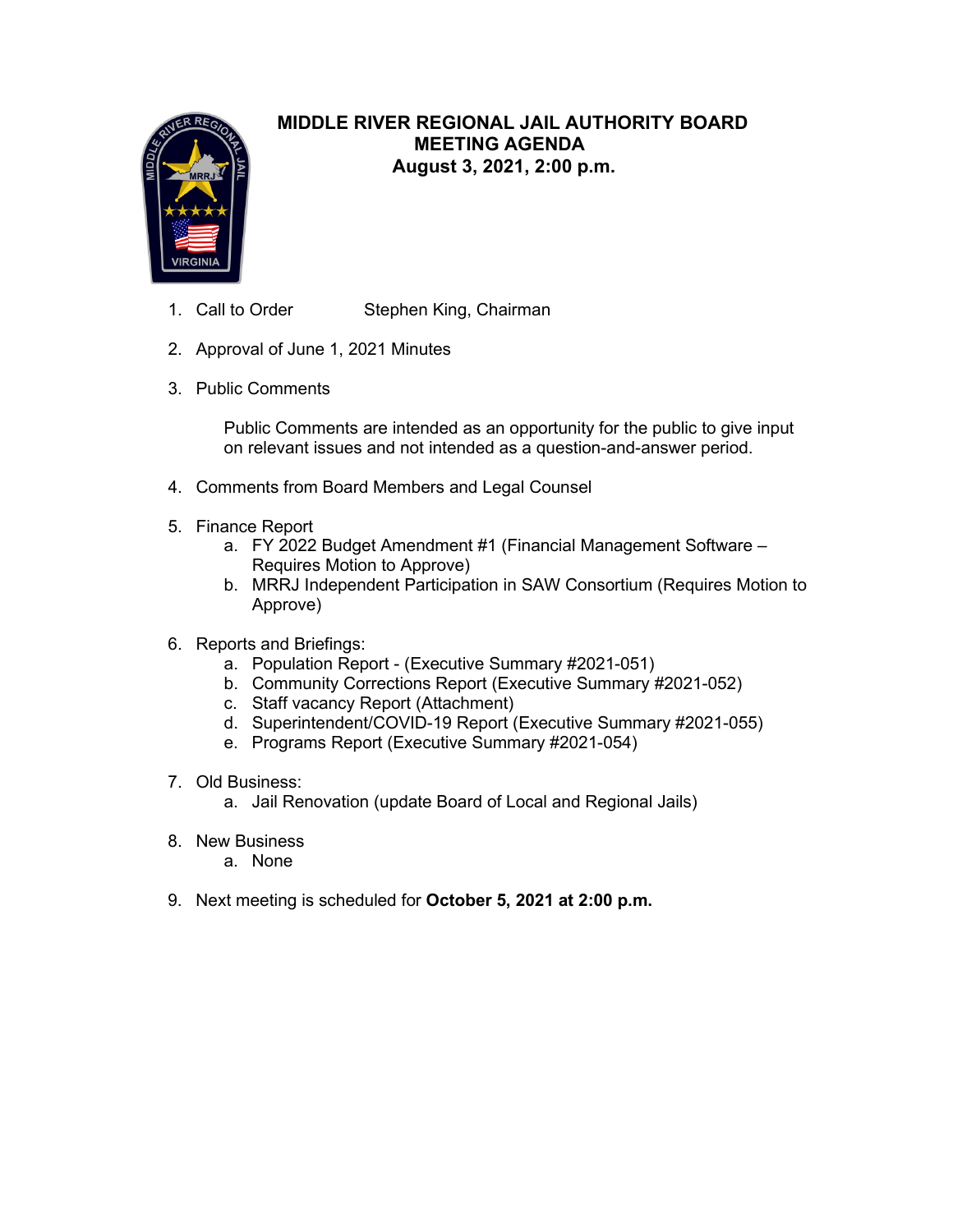

# **MIDDLE RIVER REGIONAL JAIL**

**Serving Staunton, Waynesboro, Harrisonburg and the Counties of Augusta and Rockingham**

**June 1, 2021 2:00 p.m.**

Augusta County Government Center 18 Government Center Lane Verona Virginia 24482

### **1. CALL TO ORDER**

Upon determination of a quorum, Mr. King, Chairman, called the June 1, 2021 Middle River Regional Jail Authority Board meeting to order at 2:00 p.m.

### **Members Present:**

Stephen King, Rockingham County Administrator (Chairman) Timothy Fitzgerald, Augusta County Administrator Michael G. Hamp, Waynesboro City Manager Eric Campbell, Harrisonburg City Manager Cameron McCormick, Waynesboro City Finance Director Phillip Trayer, Staunton City Finance Director Larry Propst, Harrisonburg City Finance Director Patricia Davidson, Rockingham County Finance Director Jennifer Whetzel, Augusta Assistant County Administrator Bryan Hutcheson, Rockingham County Sheriff Donald Smith, Augusta County Sheriff Matt Robertson, Staunton City Sheriff Leslie Beauregard, Assistant Staunton City Manager (Alternate)

### **Members Absent:**

Gabriel Camacho, Harrisonburg Interim Chief of Police Joe Harris, Waynesboro City Sheriff

### **Facility Staff:**

Jeffery Newton, CJM, Superintendent, Middle River Regional Jail Eric Young, Director of Operations, Middle River Regional Jail Lori Nicholson, Director of Support Services, Middle River Regional Jail Jeannie Colvin, Finance Director, Middle River Regional Jail Tina Reed, Recorder, Middle River Regional Jail

### **Others Present:**

Suzette Anthony, Middle River Regional Jail Captain Jimmy L. Wimer, Rockingham County Misty Cook, Augusta County Finance Director Tyler Moses, IT, Middle River Regional Jail John Hood, WHSV Daniel Lin, DNR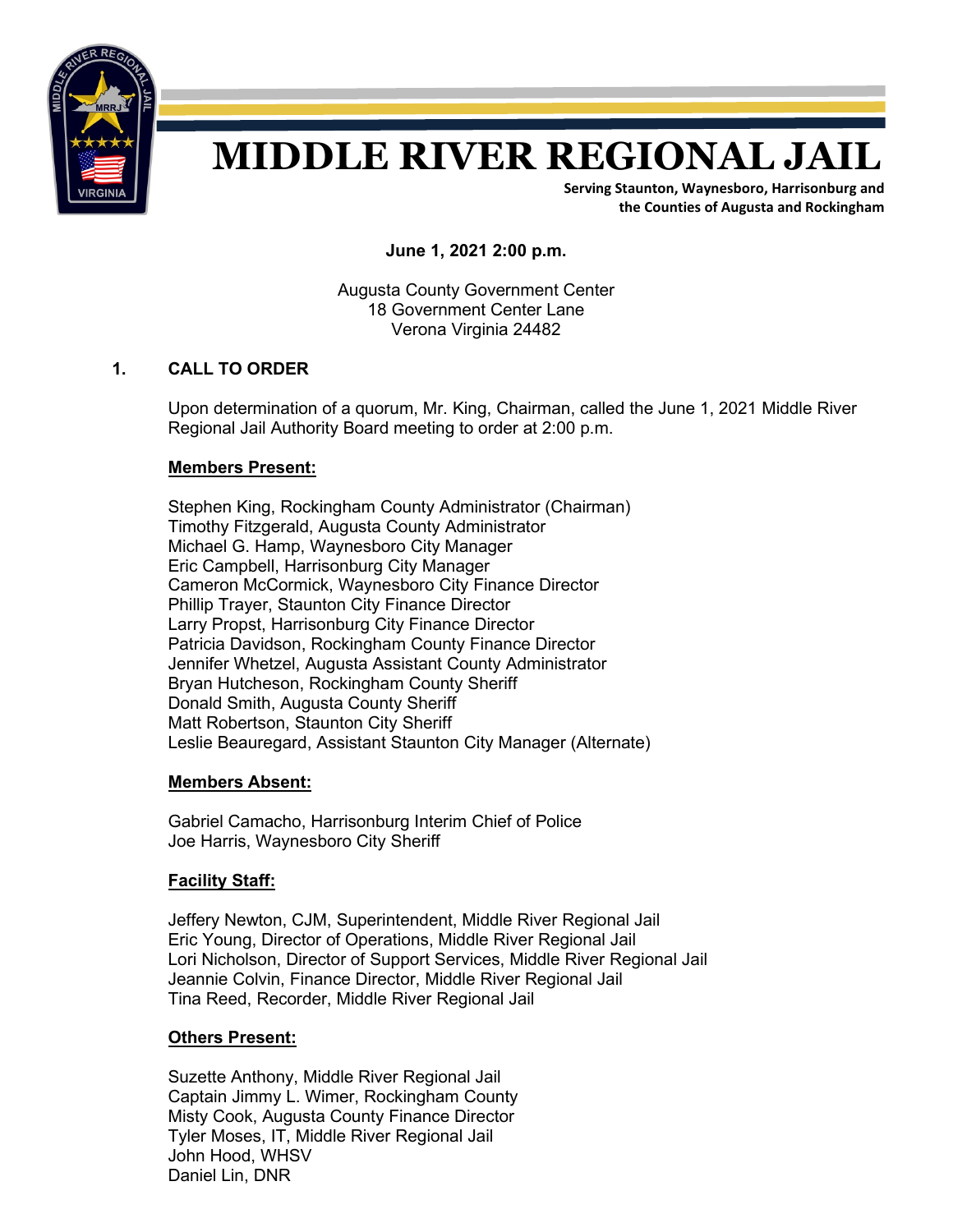Middle River Regional Jail Authority Board Meeting June 1, 2021

> Jessica Wetzler, DNR Tracy Stover, Citizen Logan Roddy, Citizen Calvin Pynn, WMRA Amanda Dameron, Citizen Connie Zinc, Citizen Ned Wulin, Citizen Naomi Davis, Citizen Anna Cubbage, Citizen Mary Myler, Citizen Andrea Jackson, Citizen Corey Chandler, Citizen Eric Olsen, Citizen Jeff Gone,? Bruce Lundeen, Citizen Michael Fisikema, Citizen Alexander Pellegrina, Citizen Doris Ozuna, Citizen Ruby Pulliam, Citizen Isabel Ressler, Citizen Approximately 16 citizens attended via Webex

### **2. APPROVAL OF MINUTES**

Mr. Rosenberg made a motion to approve the minutes from the April 6, 2021 meeting. Mr. Fitzgerald seconded the motion. Approval was **unanimous.**

### **3. CITIZEN COMMENTS AND COMMUNICATIONS**

- Mr. King made introductory comments that it did not appear that there was a desire at this point in time to add any new inmate beds.
- Aaron Barrnier, and Ned Wulin have no desire to add inmate beds. Randall Wolfe expressed his concerns that MRRJ is not secretly moving funds for additional housing to a short-term facility.
- Dr. Mary Miller discussed Mental Health issues. Connie Zinc feels Administration is not telling the truth about mental health and substance abuse.
- Anna Cubbage and Connie Zinc have concerns about resources for Mental Health and Substance Abuse.
- Boris Ozuna, Isabel Ressler and Christopher Clymer-Kurtz want more Community Based Programs.
- Andrea Jackson concerned about COVID-19. Hannah Jackson (Video) expressed concern on the percentage of staff members that have been vaccinated against COVID-19.
- Several citizens attending the meeting inn person, as well as several citizens attending the meeting virtually spoke voicing concerns regarding the potential expansion of the jail.

### **5. COMMENTS FROM BOARD MEMBERS OR LEGAL COUNSEL**

None at this time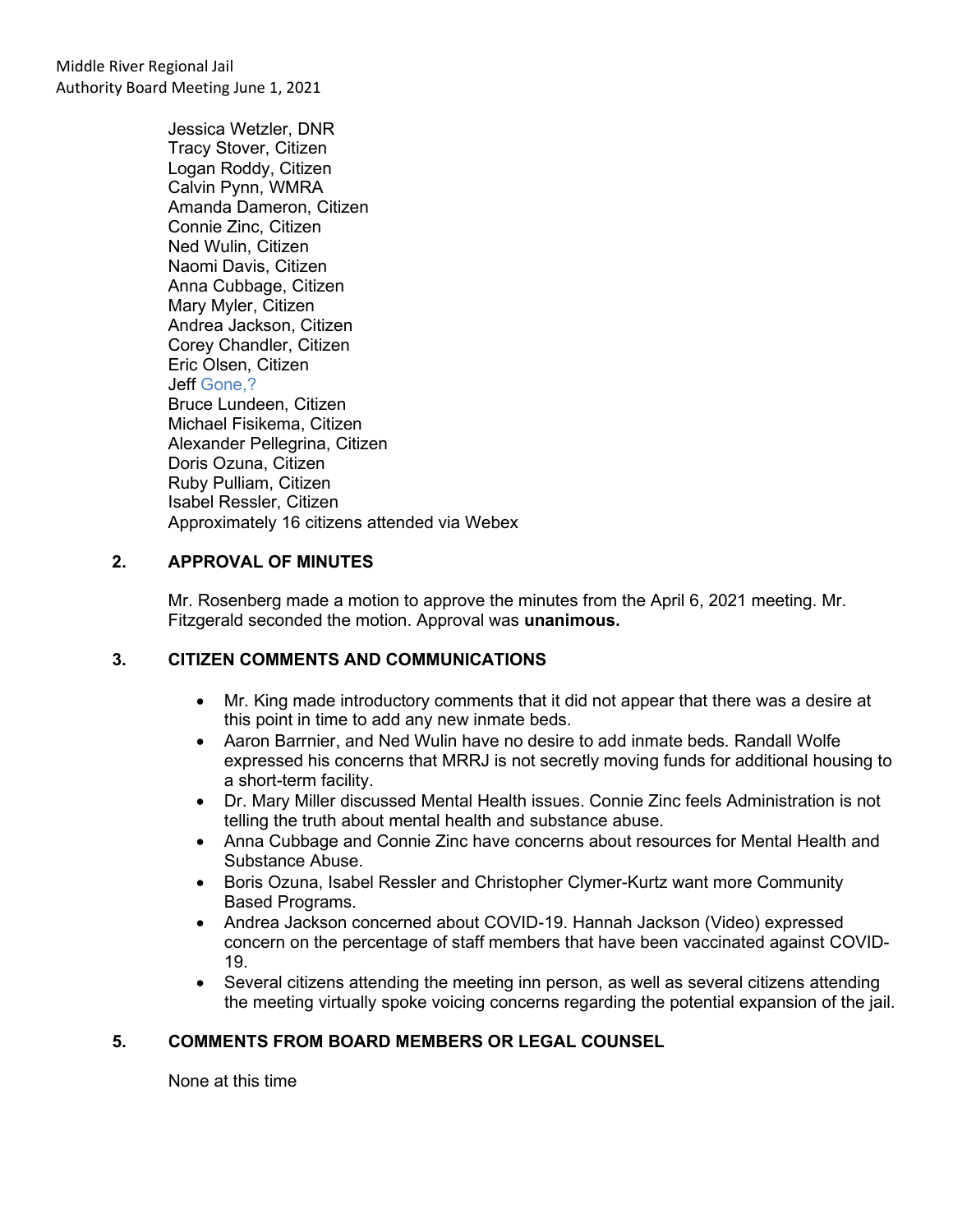## **6. FINANCE REPORT**

### **FY 2021 Update -** Ms. Colvin noted:

- MRRJ saved \$181,050 from bed rental expense which will offset the loss of per diem revenue from the Commonwealth for the Virginia Department of Corrections (VADOC) transferring approximately 190 inmates in April and May.
- Ms. Colvin also commented that overtime expense is overbudget due to staff vacancies but the additional expenditure is being covered by the vacancy savings in the salary line item.
- Ms. Colvin informed the board that the Mechanical Systems Maintenance and Repair bid is complete with an award.

# **7. REPORTS AND BRIEFING**

- **a. Population Report –** Executive Summary # ES-2021-039 Major Young noted as of May 20, 2021, there are a total of 696 offenders being housed by MRRJ.
- **b. Community Corrections Report –** Executive Summary # ES-2021-040 Major Young noted as of April 20, 2021 there are 53 offenders on HEI and 25 offenders on HEM. Home Electronic Incarceration offenders maintain jobs in the community. Home Electronic Monitoring are offenders on bond through the courts.
- **c. Staff Vacancy Report –** Attachment 7D Major Young notes as of June 1, 2021 there are 23 Officer vacancies. There are also 2 Nursing vacancies (both positions have been offered and anticipated to be filled for July 1, 2021)
- **d. Superintendent's Report**  Executive Summary # ES-2021-44
	- COVID-19 update Approximately 50% of staff have been vaccinated. 48% of inmates have been vaccinated. MRRJ now has vaccine on hand for inmates and staff. Medical staff has been trained to administer the vaccine. Periodic clinics are planned
	- MRRJ signed MOA with Valley Community Service to partner on establishing a grant funded Medication Assisted Treatment Program. This program will target inmates with a history of Opioid use that are within 30-60 days.
	- MRRJ transferred 180 inmates to VADOC in April 2021.
	- MRRJ has had two transfers to VADOC in May 2021 (16 males and 10 females). MRRJ has less than 90 inmates that are eligible for transfer to VADOC.
	- MRRJ has reduce the number of beds available in all 6 male dormitory housing from 250% capacity to 200% capacity in each male dormitory.
	- Operational procedures changes:
		- 1. MRRJ continues to maintain a step-down screening process for new intakes that was implemented on February 1, 2021.
		- 2. MRRJ continues to maintain a staff monitoring program effective February 15, 2021. All staff rapid tested once a week. Per Dr. Kornegay staff that have been fully vaccinated no longer need to be monitored with weekly rapid tests effective March 29, 2021
		- 3. MJJR has resumed transferring inmates from the Harrisonburg/Rockingham Jail effective April 1,2021
		- 4. MRRJ is not housing any inmates at any other jail at this time.
- **e. Programs Report –** Executive Summary # ES-2021-043
	- MJR Nicholson reviewed the Programs Report highlighting current programs and programs anticipated to be re-started.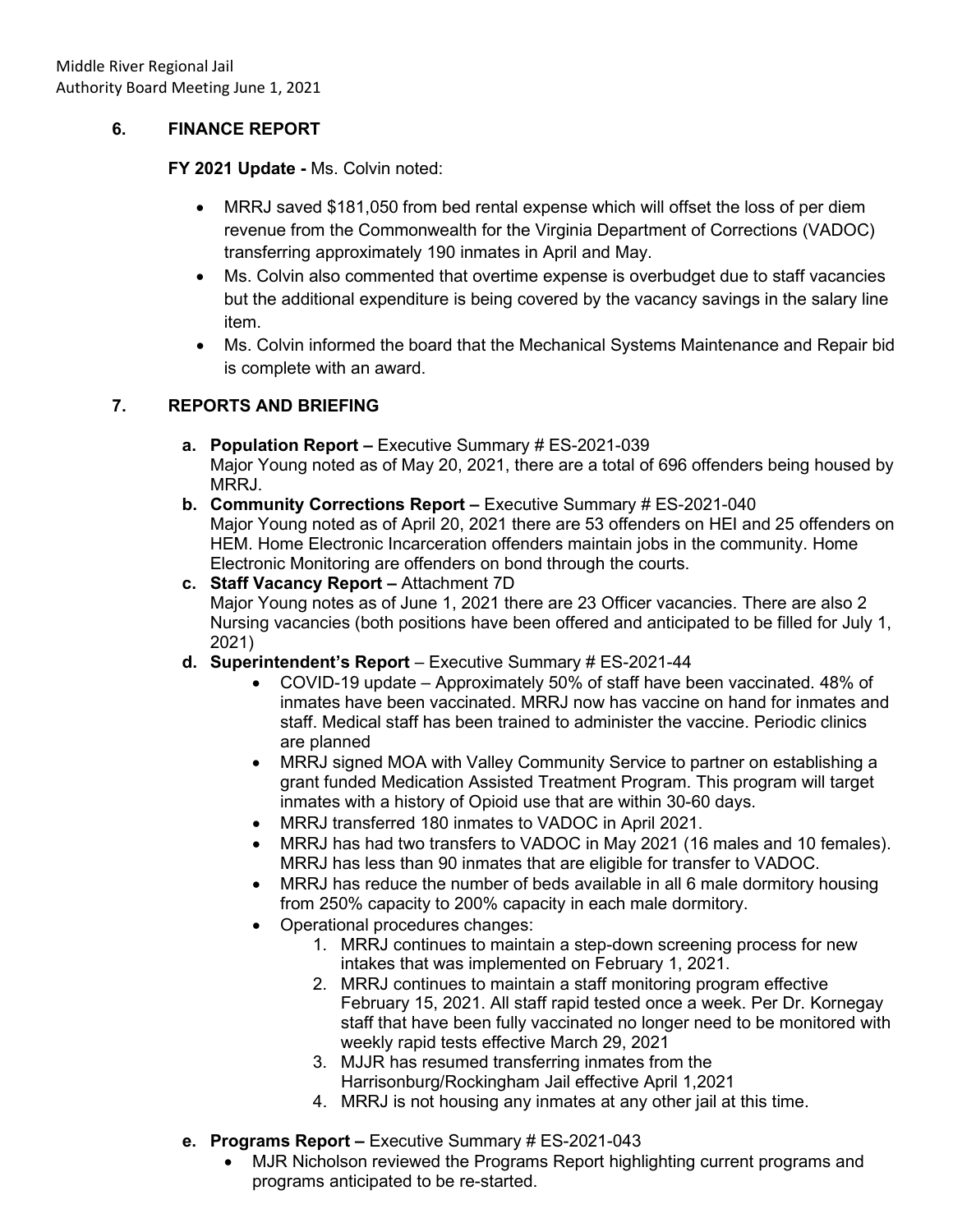### **8. OLD BUSINESS**

a. Jail Renovation and Expansion. Tim Fitzgerald, Augusta County Administrator made the following motion:

I move that the Middle River Regional Jail Authority Board approve a revised capital improvement project as described below:

Focus on repairing and updating the existing facility.

This motion, if approved, would only authorize the Superintendent to engage bond counsel and financial advisors, as necessary, and to contract with Mosely Architects for the formal design and project management services on behalf of the Authority, subject to member locality approval as required by the Middle River Regional Jail Authority Service Agreement. While significantly reduced in scope from the initial project under consideration, this project is targeted to meet the Jail's most urgent needs, and is supported by the Community Based Corrections Plan previously approved by this Board and by the State Board of Local and Regional Jails. It is not intended to allow for additional beds.

### Renovation of existing facility

- 1. Water Heater Upgrade
- 2. Lighting Upgrade
- 3. Improve approximately 150 square feet of Lobby Security
- 4. Build out approximately 1,576 square feet of additional Professional visitation
- 5. Renovate approximately 2,891 square feet of Mental Health Office Space.

### Additional/New Support Services

- 1. Construct approximately 13,500 square feet of Inmate Medical Unit
- 2. Construct approximately 2,100 square feet for Inmate Laundry
- 3. Add approximately 6,200 square feet of Additional Administrative Space
- 4. Add approximately 3,100 square feet of Food Service Space
- 5. Add approximately 4,200 square feet of Warehouse Space

It is anticipated that this work would not exceed **\$14.5 million**, in costs, plus issuance costs and any additional debt service reserve and or operating reserve required from the lending authority.

With this motion I request that Jail Administration confirm with the state that the 25% state funding that is in the state budget will apply to this project concept.

**Seconded**: Trish Davidson, Finance Director County of Rockingham

**Motion passed**: 10 voting in favor of the motion with 3 abstentions.

### **9. NEW BUSINESS**

a. Easement for Service Authority. Mr. Newton explained the Augusta County Service Authority was changing how water is brought to the Augusta County Government Center. This will require an easement by the MRRJA to grant the Service Authority access to the water line on MRRJA property. Mr. Newton was requesting authorization to sign the appropriate easement once the MRRJA Attorney approves the paperwork.

Mr. Fitzgerald made the motion to authorize the Superintendent to sign the easement contingent on the MRRJA Attorney review and approval. Mike Hamp seconded the motion. Motion approved by unanimous vote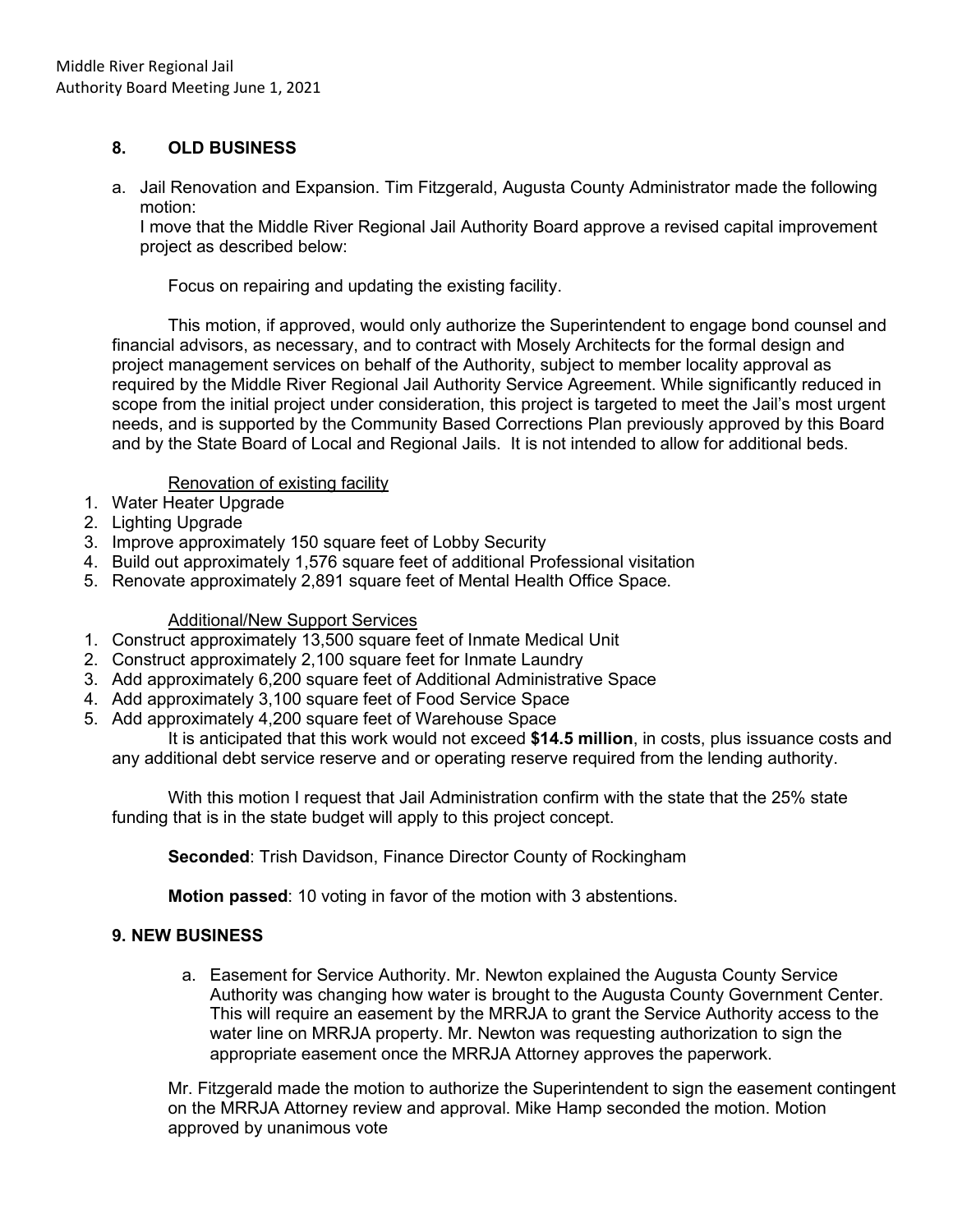b. Approval of the Net Position Policy. Ms. Colvin reviewed the proposed changes to the MRRJA Net Position Policy. The updated policy includes adding \$1,500,000 for capital reserves for; \$600,000 Mechanical Systems Reserve, \$500,000 Building Maintenance Reserve, \$350,000 Technology Reserve, and \$50,000 Vehicle/Equipment Reserve. Ms. Colvin stated the reserves are necessary since the budget does not include budgeting for depreciation. Ms. Colvin noted the policy had been reviewed by the Finance Committee. Mr. McCormick made the motion for approval of the revised policy, seconded by Ms. Davidson, the policy was approved by unanimous vote.

# **10. CLOSED SESSION**

Mr. HAMP made a motion to go into closed session; seconded by Mr. Hamp. The vote of the Authority members to go into closed session was **unanimous.**

Middle River Regional Jail Authority Board entered closed session pursuant to:

• The legal exemption under Virginia Code §2.2-3711(A)(1) Advise of legal counsel regarding potential litigation

Mr. Hamp made a motion to go out of closed session; seconded by Mr. Campbell. All ayes to certify only discussion of legal advice regarding potential litigation was discussed.

Roll Call Vote as follows:

| Aye |
|-----|
| Aye |
| Aye |
| Aye |
| Aye |
| Aye |
| Aye |
| Aye |
| Aye |
| Aye |
| Aye |
| Aye |
|     |

### **11. ADJOURNMENT**

With no additional business before the Authority Board, Mr. Hamp made a motion to adjourn; seconded by Mr. Fitzgerald. The meeting was adjourned at 3:20 p.m.

**The next Authority Board meeting is scheduled for August 3, 2021 at 2:00 p.m. Location: Augusta County Government Center Smith Board Room West.**

\*\*\*\*\*\*\*\*\*\*\*\*\*\*\*\*\*\*\*\*\*\*\*\*\*\*\*\*\*\*\*\*\*\*\*\*\*\*\*\*\*\*\*\*\*\*\*\*\*\*\*\*\*\*\*\*\*\*\*\*\*\*\*\*\*\*\*\*\*\*\*\*\*\*\*\*\*\*\*\*\*\*\*\*\*\*

 $\overline{a}$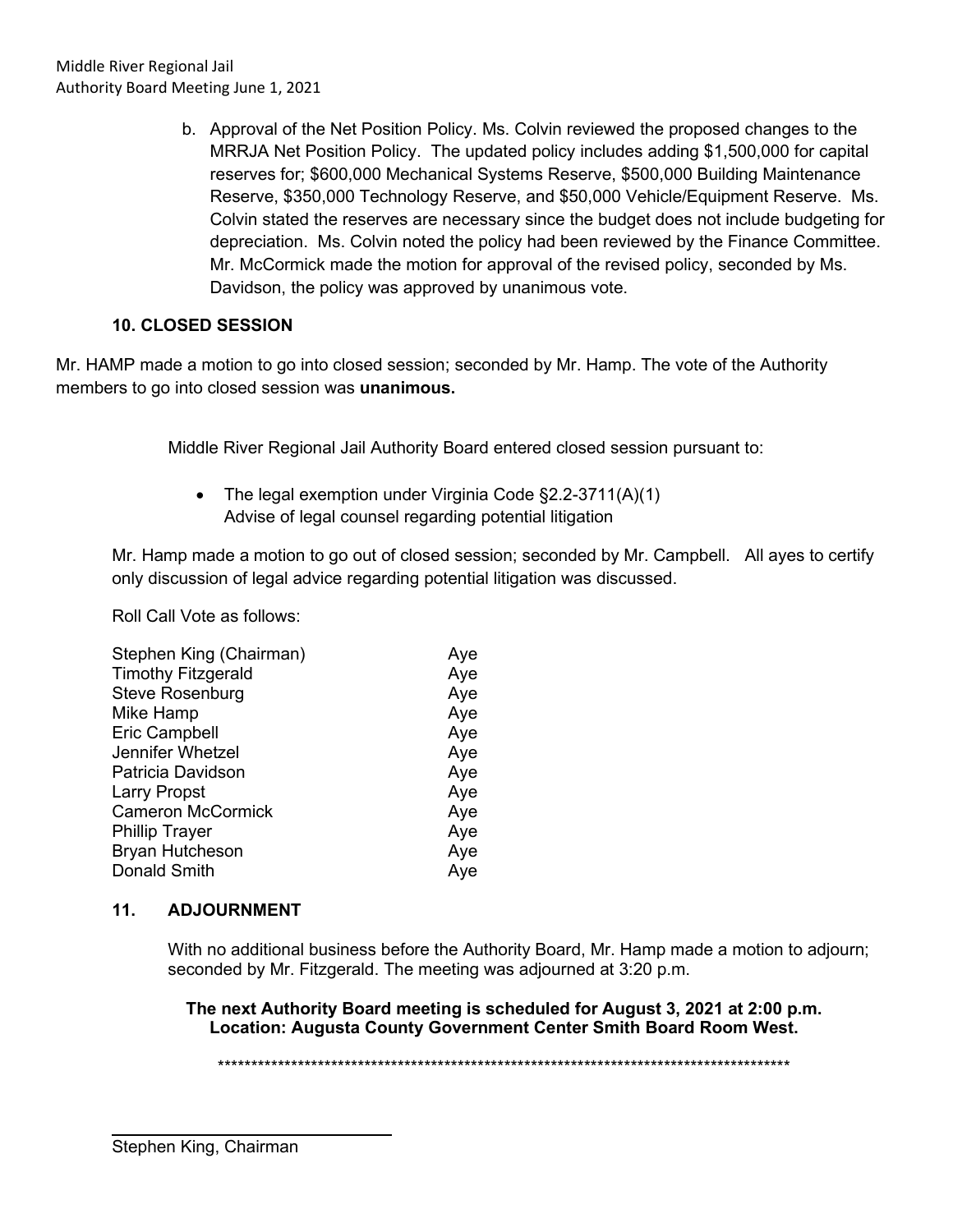#### **MIDDLE RIVER REGIONAL JAIL FY 2022 REVENUES**

| $3 - 98$                   | <b>REVENUES:</b>                                                                  | FY 2022                                  |          | FY 2022                       |          | FY 2022                  |          | FY 2022                              | FY 2022             | $\frac{9}{6}$  | %              |
|----------------------------|-----------------------------------------------------------------------------------|------------------------------------------|----------|-------------------------------|----------|--------------------------|----------|--------------------------------------|---------------------|----------------|----------------|
|                            |                                                                                   | <b>REVENUE BUDGET</b><br><b>APPROVED</b> |          | <b>BUDGET</b><br>AMENDMENT #1 |          | <b>REVISED BUDGET</b>    |          | <b>ACTUAL REVENUE</b>                | <b>BALANCE</b>      | <b>ACTUALS</b> | <b>BALANCE</b> |
| 15010-0001                 | <b>INTEREST INCOME</b>                                                            | 50,000.00<br>\$                          |          |                               | \$       | 50,000.00                | \$       |                                      | \$<br>50,000.00     | 0.00%          | 100.00%        |
| 15020-0007                 | SALE OF SALVAGE & SURPLUS                                                         | \$                                       |          |                               | \$       |                          | \$       |                                      | \$                  | #DIV/0!        | #DIV/0!        |
| 16050-0002                 | INMATE PHONE SYSTEM                                                               | \$<br>425,000.00                         |          |                               | \$       | 425,000.00               | \$       |                                      | \$<br>425,000.00    | 0.00%          | 100.00%        |
| 16050-0003                 | INMATE MEDICAL COPAY                                                              | \$<br>75,000.00                          |          |                               | \$       | 75,000.00                | \$       |                                      | \$<br>75,000.00     | 0.00%          | 100.00%        |
| 16050-0004                 | HOME ELECTRONIC MONITORING                                                        | \$                                       |          |                               | \$       |                          | \$       |                                      | \$                  | #DIV/0!        | #DIV/0!        |
| 16050-0005                 | WORK RELEASE                                                                      | \$<br>350,000.00                         |          |                               | \$       | 350,000.00               | \$       |                                      | \$<br>350,000.00    | 0.00%          | 100.00%        |
| 16050-0006                 | INMATE KEEP FEES                                                                  | \$<br>275,000.00                         |          |                               | \$       | 275,000.00               | \$       |                                      | \$<br>275,000.00    | 0.00%          | 100.00%        |
| 16050-0099                 | MISCELLANEOUS REVENUE                                                             | \$                                       |          |                               | \$       |                          | \$       |                                      | \$                  | #DIV/0!        | #DIV/0!        |
| 19020-0001                 | BED RENTALS-STATE & FEDERAL                                                       | \$<br>÷.                                 |          |                               | \$       | $\sim$                   | \$       |                                      | \$                  | #DIV/0!        | #DIV/0!        |
| 19020-0002                 | LOCAL BED RENTALS                                                                 | \$<br>÷.                                 |          |                               | \$       |                          | \$       | ÷.                                   | \$                  | #DIV/0!        | #DIV/0!        |
| 19020-0011                 | RECOVERED COSTS-COMMISSARY FUNDS                                                  | \$<br>333,900.00                         |          |                               | \$       | 333,900.00               | \$       |                                      | \$<br>333,900.00    | 0.00%          | 100.00%        |
| 19020-0012                 | RECOVERED COSTS-OPERATIONS                                                        | \$<br>10,000.00                          |          |                               | \$       | 10,000.00                | \$       |                                      | \$<br>10,000.00     | 0.00%          | 100.00%        |
| 19020-0013                 | RECOVERED COSTS- MEDICAL                                                          | \$<br>50,000.00                          |          |                               | \$       | 50,000.00                | \$       |                                      | \$<br>50,000.00     | 0.00%          | 100.00%        |
| 19020-0014                 | RECOVERED COSTS- STATE/FEDERAL                                                    | \$                                       |          |                               | \$       |                          | \$       | $\sim$                               | \$                  | #DIV/0!        | #DIV/0!        |
| 19020-0003                 | LOCALITY CONTRIBUTIONS                                                            | 13,601,436.00<br>\$                      |          |                               | \$       | 13,601,436.00            | \$       | $\sim$                               | \$<br>13,601,436.00 | 0.00%          | 100.00%        |
| 23020-0002                 | COMP BOARD SALARIES & FRINGE                                                      | 7,293,232.00<br>\$                       |          |                               | \$       | 7,293,232.00             | \$       | ÷.                                   | \$<br>7,293,232.00  | 0.00%          | 100.00%        |
| 23020-0003                 | COMPENSATION BOARD PER DIEM                                                       | 1,837,500.00<br>ፍ                        |          |                               | \$       | 1,837,500.00             | \$       | ÷.                                   | \$<br>1,837,500.00  | 0.00%          | 100.00%        |
| 24050-0006                 | DEPT BEHAVIORAL HEALTH- TDO                                                       | \$<br>64,590.00                          |          |                               | \$       | 64,590.00                | \$       | ÷.                                   | \$<br>64,590.00     | 0.00%          | 100.00%        |
| 24050-0010                 | MENTAL HEALTH PROGRAM GRANT                                                       | \$<br>288,362.00                         |          |                               | \$       | 288,362.00               | \$       |                                      | \$<br>288,362.00    | 0.00%          | 100.00%        |
|                            | NET POSITION AVAILABLE FUNDS:                                                     |                                          |          |                               |          |                          |          |                                      |                     |                |                |
|                            | <b>TECHNOLOGY</b>                                                                 | 218,800.00<br>\$                         |          |                               | \$       | 218,800.00               | \$       |                                      | \$<br>218,800.00    | 0.00%          | 100.00%        |
|                            | SOFTWARE                                                                          | \$                                       | \$       | 575,000.00                    | \$       | 575,000.00               | \$       |                                      | \$<br>575,000.00    | 0.00%          | 100.00%        |
|                            | CAPITAL EQUIPMENT                                                                 | \$<br>503,000.00                         |          |                               | \$       | 503,000.00               | \$       |                                      | \$<br>503,000.00    | 0.00%          | 100.00%        |
|                            | <b>TOTAL REVENUES:</b>                                                            | \$25,375,820.00                          | \$       | 575,000.00                    |          | \$25,950,820.00          | \$       | $\overline{\phantom{a}}$             | \$25,950,820.00     | 0.00%          | 100.00%        |
|                            |                                                                                   |                                          |          |                               |          |                          |          |                                      |                     |                |                |
|                            |                                                                                   |                                          |          | <b>ADOPTED</b>                |          |                          |          |                                      |                     |                |                |
|                            |                                                                                   | OPERATIONAL<br>$\mathbf{v}_0$            |          | <b>BUDGET</b>                 |          |                          |          | <b>TOTAL</b><br><b>CONTRIBUTIONS</b> |                     |                |                |
|                            |                                                                                   |                                          |          |                               |          |                          |          |                                      |                     |                |                |
|                            | AUGUSTA                                                                           | 34.0%                                    | \$       | 4,624,488.24                  | \$       | $\sim$                   | \$       | 4,624,488.24                         |                     |                |                |
|                            | <b>STAUNTON</b>                                                                   | 20.2%                                    | \$<br>\$ | 2,747,490.07                  | \$<br>\$ | ×.                       | \$<br>\$ | 2,747,490.07                         |                     |                |                |
|                            | WAYNESBORO<br>HIGHLAND                                                            | 15.0%<br>0.3%                            | \$       | 2,040,215.40<br>40,804.31     | \$       | $\overline{\phantom{a}}$ | \$       | 2,040,215.40<br>40,804.31            |                     |                |                |
|                            | ROCKINGHAM/HARRISONBURG                                                           | 30.5%                                    | \$       | 4,148,437.98                  | \$       |                          | \$       | 4,148,437.98                         |                     |                |                |
|                            | <b>TOTALS</b>                                                                     | 100.0%                                   | \$       | 13,601,436.00                 | \$       | ×.                       | \$       | 13,601,436.00                        |                     |                |                |
|                            |                                                                                   |                                          |          |                               |          |                          |          |                                      |                     |                |                |
| <b>BUDGET AMENDMENT #1</b> | Appropriate cash available funds from net position to purchase financial software |                                          |          |                               | \$       | 575,000                  |          |                                      |                     |                |                |
|                            |                                                                                   |                                          |          |                               |          |                          |          |                                      |                     |                |                |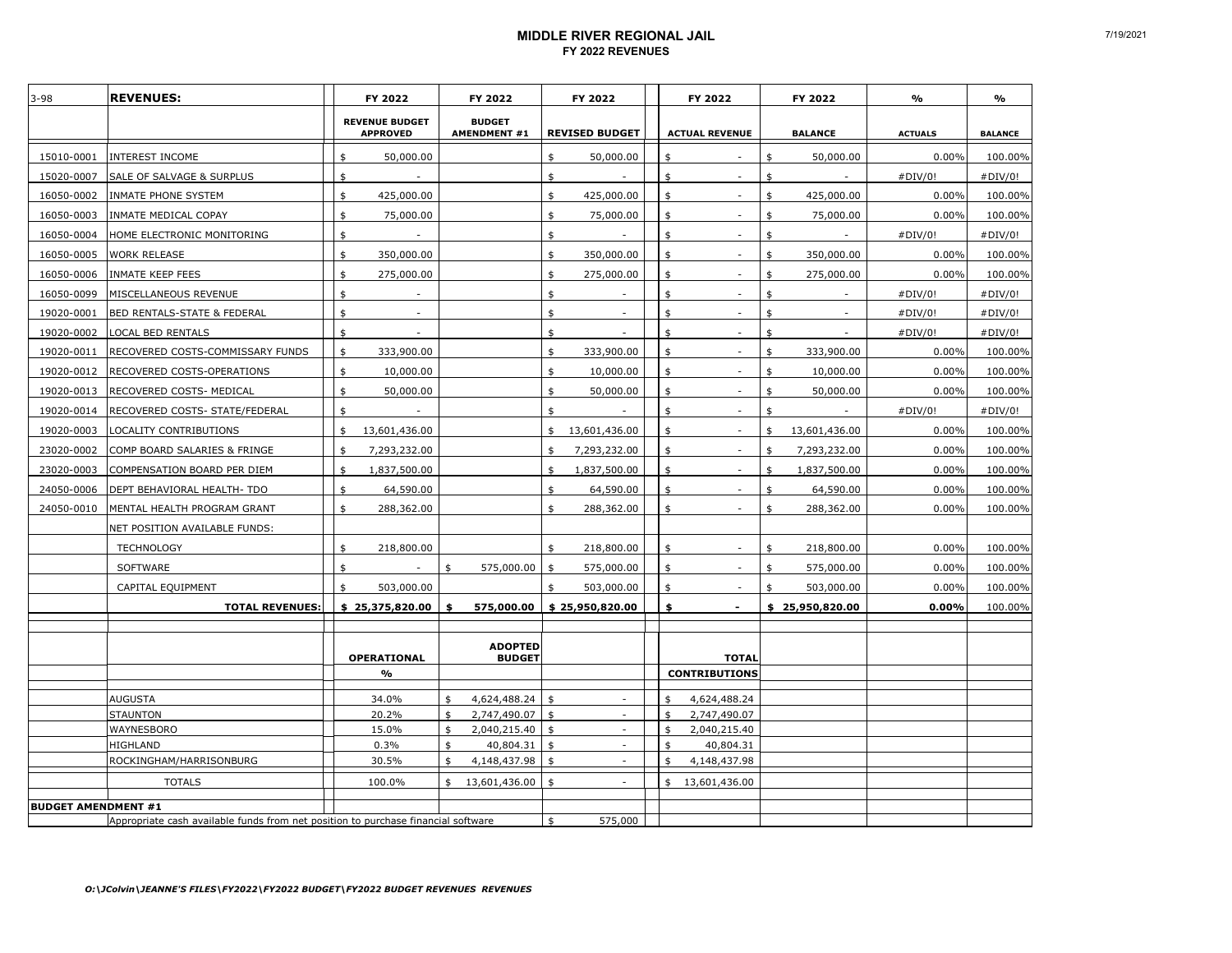### **MIDDLE RIVER REGIONAL JAIL FY2022 OPERATING BUDGET**

|                                |                                         | FY 2022                | FY2022                         | FY2022                |               | FY 2022                  | <b>UNENCUMBERED</b> |                | $\frac{9}{6}$   | %                   |
|--------------------------------|-----------------------------------------|------------------------|--------------------------------|-----------------------|---------------|--------------------------|---------------------|----------------|-----------------|---------------------|
| 4-98-33020-                    | <b>ACCOUNT</b>                          | <b>BUDGET APPROVED</b> | <b>BUDGET</b>                  | <b>REVISED</b>        |               | <b>EXPENDITURES</b>      |                     | <b>BALANCE</b> | <b>EXPENDED</b> | <b>UNENCUMBERED</b> |
|                                |                                         |                        | <b>AMENDMENT #1</b>            | <b>BUDGET</b>         |               |                          |                     |                |                 |                     |
| <b>SALARIES &amp; BENEFITS</b> |                                         |                        |                                |                       |               |                          |                     |                |                 |                     |
| 1100                           | <b>SALARIES &amp; WAGES</b>             | \$<br>9,185,405.00     |                                | \$<br>9,185,405.00 \$ |               | $\sim$                   | \$                  | 9,185,405.00   | 0%              | 100%                |
| 1200                           | OVERTIME                                | \$<br>555,765.00       |                                | \$<br>555,765.00      | \$            | $\sim$                   | \$                  | 555,765.00     | 0%              | 100%                |
| 1300                           | PART TIME                               | \$<br>502,500.00       |                                | \$<br>502,500.00      | -\$           | $\overline{\phantom{a}}$ | \$                  | 502,500.00     | $0\%$           | 100%                |
| 1400                           | TDO TRANSPORT                           | \$<br>60,000.00        |                                | \$<br>60,000.00       | -\$           | $\sim$                   | ፋ                   | 60,000.00      | 0%              | 100%                |
| 2100                           | EMPLOYERS SHARE FICA                    | \$<br>788,231.00       |                                | \$<br>788,231.00      | \$            | $\sim$                   | \$                  | 788,231.00     | 0%              | 100%                |
| 2210                           | <b>EMPLOYERS SHARE RETIREMENT</b>       | \$<br>1,109,597.00     |                                | \$<br>1,109,597.00    | $\mathsf{\$}$ | $\sim$                   | \$                  | 1,109,597.00   | 0%              | 100%                |
| 2300                           | EMPLOYERS SHARE HOSPITALIZATION         | \$<br>2,174,936.00     |                                | \$<br>2,174,936.00    | -\$           | $\sim$                   | \$                  | 2,174,936.00   | 0%              | 100%                |
| 2400                           | EMPLOYERS SHARE GROUP LIFE              | \$<br>123,084.00       |                                | \$<br>123,084.00      | \$            | $\sim$                   | \$                  | 123,084.00     | 0%              | 100%                |
| 2500                           | EMPLOYERS SHARE LINE OF DUTY            | \$<br>61,123.00        |                                | \$<br>61,123.00       | \$            | $\sim$                   | \$                  | 61,123.00      | 0%              | 100%                |
| 2600                           | EMPLOYERS SHARE - VRS HYBRID            | \$<br>5,650.00         |                                | \$<br>5,650.00        | \$            | $\sim$                   | \$                  | 5,650.00       | $0\%$           | 100%                |
| 2700                           | WORKERS COMPENSATION INSURANCE          | \$<br>152,880.00       |                                | \$<br>152,880.00      | $\mathsf{s}$  | $\sim$                   | \$                  | 152,880.00     | $0\%$           | 100%                |
| 2802                           | HEALTH SAVINGS ACCOUNT                  | \$<br>14,000.00        |                                | \$<br>14,000.00       | \$            | $\sim$                   | \$                  | 14,000.00      | 0%              | 100%                |
| 3103                           | OTHER BENEFITS                          | \$<br>35,000.00        |                                | \$<br>35,000.00       | \$            | $\sim$                   | \$                  | 35,000.00      | 0%              | 100%                |
|                                |                                         |                        |                                | \$                    |               |                          |                     |                |                 |                     |
|                                | <b>SALARIES &amp; BENEFITS TOTAL \$</b> | 14,768,171.00          | \$<br>$\overline{\phantom{a}}$ | \$<br>14,768,171.00   | \$            | $\blacksquare$           | \$                  | 14,768,171.00  | 0%              | 100%                |
| <b>PURCHASED SERVICES</b>      |                                         |                        |                                |                       |               |                          |                     |                |                 |                     |
| 3110                           | PROFESS. HEALTH SERVICES                | \$<br>1,698,293.00     |                                | \$<br>1,698,293.00    | -\$           | $\overline{\phantom{a}}$ | \$                  | 1,698,293.00   | 0%              | 100%                |
| 3112                           | PHYSICALS - NEW EMPLOYEES               | \$<br>7,800.00         |                                | \$<br>7,800.00        | -\$           | $\sim$                   | \$                  | 7,800.00       | $0\%$           | 100%                |
| 3124                           | PROFESSIONAL SERVICES                   | \$<br>89,000.00        |                                | \$<br>89,000.00       | -\$           | $\sim$                   | \$                  | 89,000.00      | 0%              | 100%                |
| 3310                           | REPAIRS & MAIN. CONTRACTUAL             | \$<br>256,950.00       |                                | \$<br>256,950.00      | \$            | $\sim$                   | \$                  | 256,950.00     | 0%              | 100%                |
| 3320                           | MAINTENANCE SERVICE CONTRACTS           | \$<br>66,000.00        |                                | \$<br>66,000.00       | \$            | $\sim$                   | \$                  | 66,000.00      | 0%              | 100%                |
| 3321                           | TECHNOLOGY MAINT. CONTRACTS             | \$<br>328,641.00       |                                | \$<br>328,641.00 \$   |               | $\sim$                   | \$                  | 328,641.00     | 0%              | 100%                |
| 3322                           | PEST EXTERMINATION                      | \$<br>2,000.00         |                                | \$<br>2,000.00        | \$            | $\sim$                   | \$                  | 2,000.00       | $0\%$           | 100%                |
| 3324                           | FOOD SERVICE CONTRACT                   | \$<br>1,222,941.00     |                                | \$<br>1,222,941.00    | \$            | $\sim$                   | \$                  | 1,222,941.00   | $0\%$           |                     |
| 3330                           | REPAIRS & MAINTENANCE-VEHICLES          | \$<br>20,000.00        |                                | \$<br>20,000.00       | -\$           | $\sim$                   | ፋ                   | 20,000.00      | 0%              | 100%                |
| 3600                           | ADVERTISING                             | \$<br>3,500.00         |                                | \$<br>3,500.00        | \$            | $\sim$                   | \$                  | 3,500.00       | 0%              | 100%                |
| 3900                           | INDIRECT COST TO FISCAL AGENT           | \$<br>142,879.00       |                                | \$<br>142,879.00      | -\$           | $\sim$                   | \$                  | 142,879.00     | 0%              | 100%                |
|                                | PURCHASED SERVICES TOTAL \$             | 3,838,004.00           | \$                             | \$<br>3,838,004.00    | - \$          |                          | \$                  | 3,838,004.00   | 0%              | 100%                |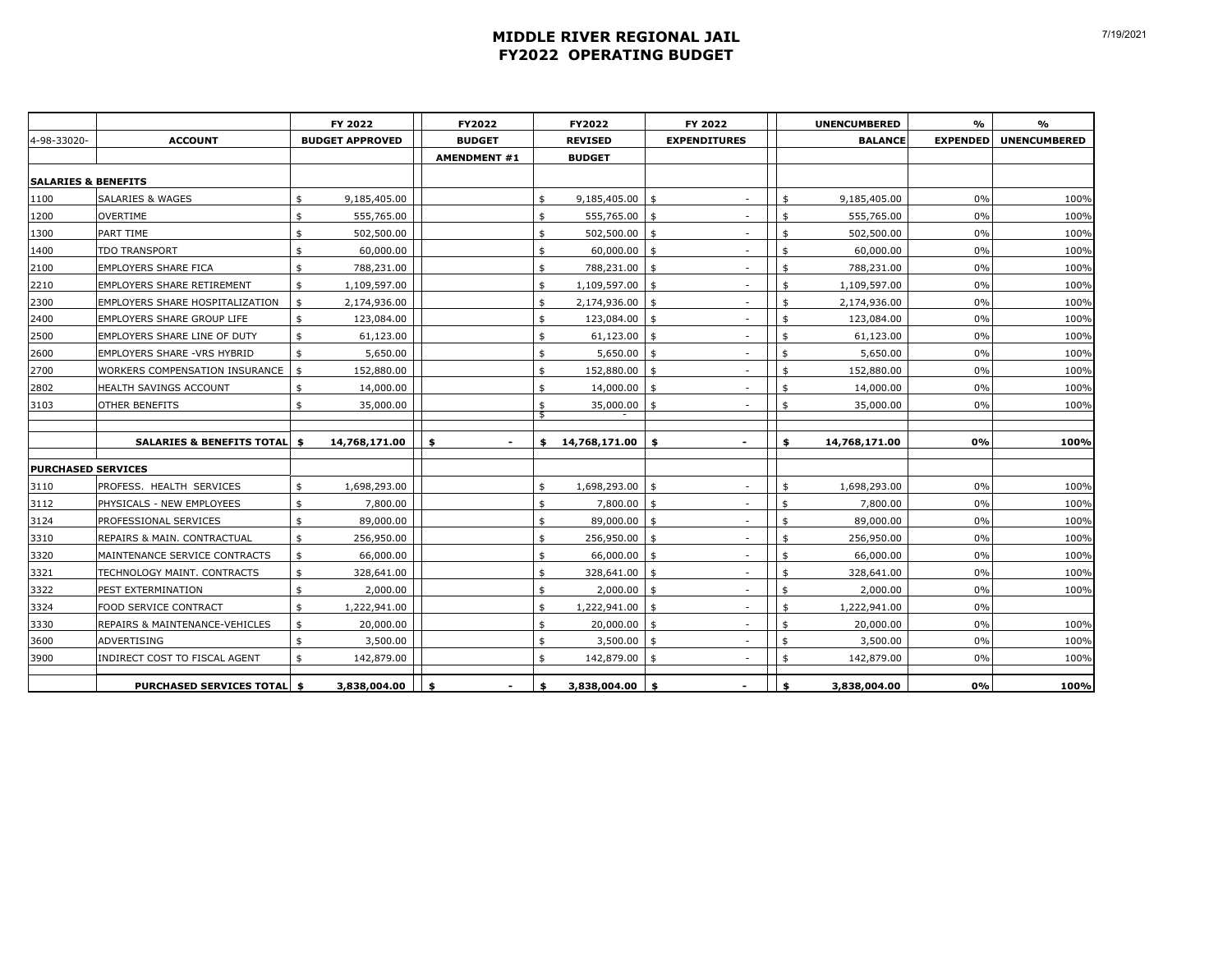### **MIDDLE RIVER REGIONAL JAIL FY2022 OPERATING BUDGET**

|                                 |                                       | FY 2022                | FY2022           | FY2022               |                         | FY 2022                  |                    | <b>UNENCUMBERED</b> | $\frac{9}{6}$   | %                   |
|---------------------------------|---------------------------------------|------------------------|------------------|----------------------|-------------------------|--------------------------|--------------------|---------------------|-----------------|---------------------|
|                                 | <b>ACCOUNT</b>                        |                        | <b>BUDGET</b>    | <b>REVISED</b>       |                         | <b>EXPENDITURES</b>      |                    | <b>BALANCE</b>      | <b>EXPENDED</b> | <b>UNENCUMBERED</b> |
| 4-98-33020-                     |                                       | <b>BUDGET APPROVED</b> |                  |                      |                         |                          |                    |                     |                 |                     |
|                                 |                                       |                        | <b>AMENDMENT</b> | <b>BUDGET</b>        |                         |                          |                    |                     |                 |                     |
|                                 | UTILITIES / TRAVEL / INSURANCE        |                        |                  |                      |                         |                          |                    |                     |                 |                     |
| 5100                            | <b>ELECTRIC SERVICES</b>              | 400,000.00<br>\$       |                  | \$<br>400,000.00     | \$                      | $\sim$                   | \$                 | 400,000.00          | 0%              | 100%                |
| 5102                            | <b>HEATING SERVICES</b>               | 125,000.00<br>\$       |                  | \$<br>125,000.00     | $\ddot{s}$              | $\sim$                   | \$                 | 125,000.00          | 0%              | 100%                |
| 5103                            | WATER & SEWERAGE SERVICE              | \$<br>350,000.00       |                  | \$<br>350,000.00     | $\ddot{s}$              | $\sim$                   | \$                 | 350,000.00          | 0%              | 100%                |
| 5104                            | REFUSE COLLECTION                     | \$<br>25,000.00        |                  | \$<br>25,000.00      | \$                      | $\sim$                   | \$                 | 25,000.00           | 0%              | 100%                |
| 5201                            | <b>POSTAGE</b>                        | \$<br>3,000.00         |                  | \$<br>3,000.00       | \$                      | $\sim$                   | \$                 | 3,000.00            | 0%              | 100%                |
| 5203                            | <b>TELEPHONE</b>                      | \$<br>48,300.00        |                  | \$<br>48,300.00      | $\ddot{s}$              | ×.                       | \$                 | 48,300.00           | 0%              | 100%                |
| 5300                            | FACILITY INSURANCE                    | 94,830.00<br>\$        |                  | \$<br>94,830.00      | $\ddot{s}$              | $\overline{\phantom{a}}$ | \$                 | 94,830.00           | 0%              | 100%                |
| 5305                            | <b>VEHICLE INSURANCE</b>              | \$<br>18,000.00        |                  | \$<br>18,000.00      | $\ddot{s}$              | ×.                       | \$                 | 18,000.00           | 0%              | 100%                |
| 5501                            | <b>TRAVEL EXPENSES</b>                | \$<br>12,000.00        |                  | \$<br>12,000.00 \$   |                         | ٠                        | $\mathfrak{s}$     | 12,000.00           | $0\%$           | 100%                |
| 5801                            | DUES & SUBSCRIPTIONS                  | 4,000.00<br>\$         |                  | \$<br>$4,000.00$ \$  |                         | ×.                       | $\mathbf{\hat{z}}$ | 4,000.00            | 0%              | 100%                |
|                                 |                                       |                        |                  |                      |                         |                          |                    |                     |                 |                     |
|                                 | UTILITIES/TRAVEL & INSURANCE TOTAL    | 1,080,130.00<br>\$     | \$               | \$<br>1,080,130.00   | \$                      | $\overline{\phantom{a}}$ | \$                 | 1,080,130.00        | 0%              | 100%                |
| <b>MATERIALS &amp; SUPPLIES</b> |                                       |                        |                  |                      |                         |                          |                    |                     |                 |                     |
| 6001                            | <b>OFFICE SUPPLIES</b>                | 35,000.00<br>\$        |                  | \$<br>$35,000.00$ \$ |                         | $\sim$                   | \$                 | 35,000.00           | 0%              | 100%                |
| 6003                            | PRESCRIPTION DRUGS                    | \$<br>706,965.00       |                  | \$<br>706,965.00     | $\mathsf{\$}$           | $\sim$                   | \$                 | 706,965.00          | 0%              | 100%                |
| 6004                            | <b>MEDICAL SUPPLIES</b>               | 85,000.00<br>\$        |                  | \$<br>85,000.00      | $\frac{1}{2}$           | $\sim$                   | \$                 | 85,000.00           | 0%              | 100%                |
| 6005                            | LAUN, HOUSEKEEPING & JANIT. SUP       | 90,000.00<br>\$        |                  | \$<br>90,000.00      | \$                      | ×.                       | \$                 | 90,000.00           | 0%              | 100%                |
| 6006                            | LINEN SUPPLIES                        | 20,000.00<br>\$        |                  | \$<br>20,000.00      | $\mathsf{\$}$           | ×.                       | $\mathfrak{s}$     | 20,000.00           | 0%              | 100%                |
| 6007                            | REPAIR & MAINTENANCE SUPPLIES         | \$<br>167,100.00       |                  | \$<br>167,100.00     | $\frac{1}{2}$           | $\sim$                   | \$                 | 167,100.00          | 0%              | 100%                |
| 6008                            | MOTOR VEHICLE FUEL                    | 40,000.00<br>\$        |                  | \$<br>40,000.00      | $\mathsf{\$}$           | $\overline{\phantom{a}}$ | \$                 | 40,000.00           | 0%              | 100%                |
| 6009                            | <b>VEHICLE MAINTENANCE</b>            | \$<br>32,000.00        |                  | \$<br>32,000.00      | $\frac{1}{2}$           | $\sim$                   | \$                 | 32,000.00           | 0%              | 100%                |
| 6010                            | POLICE SUPPLIES                       | 50,000.00<br>\$        |                  | \$<br>50,000.00      | \$                      | ٠                        | \$                 | 50,000.00           | 0%              | 100%                |
| 6011                            | <b>UNIFORMS - STAFF</b>               | 35,000.00<br>\$        |                  | \$<br>35,000.00      | $\overline{\mathbf{3}}$ | ×.                       | \$                 | 35,000.00           | 0%              | 100%                |
| 6012                            | <b>FOOD SERVICE SUPPLIES</b>          | 20,000.00<br>\$        |                  | \$<br>20,000.00      | $\ddot{s}$              | $\sim$                   | \$                 | 20,000.00           | 0%              | 100%                |
| 6013                            | COMPUTER/TECHNOLOGY SUPPLIES          | \$<br>151,400.00       |                  | \$<br>151,400.00 \$  |                         | $\sim$                   | \$                 | 151,400.00          | 0%              | 100%                |
| 6016                            | PERSONAL SUPPLIES INMATES             | 85,000.00<br>\$        |                  | \$<br>$85,000.00$ \$ |                         | $\overline{\phantom{a}}$ | \$                 | 85,000.00           | 0%              | 100%                |
| 6017                            | WEARING APPAREL INMATES               | 35,000.00<br>\$        |                  | \$<br>35,000.00      | \$                      | $\sim$                   | \$                 | 35,000.00           | 0%              | 100%                |
| 6018                            | <b>BED RENTAL</b>                     | \$<br>1,000,000.00     |                  | \$<br>1,000,000.00   | \$                      | ×.                       | \$                 | 1,000,000.00        | 0%              | 100%                |
|                                 | <b>MATERIALS &amp; SUPPLIES TOTAL</b> | 2,552,465.00<br>\$     | \$               | \$<br>2,552,465.00   | \$                      |                          | \$                 | 2,552,465.00        | 0%              | 100%                |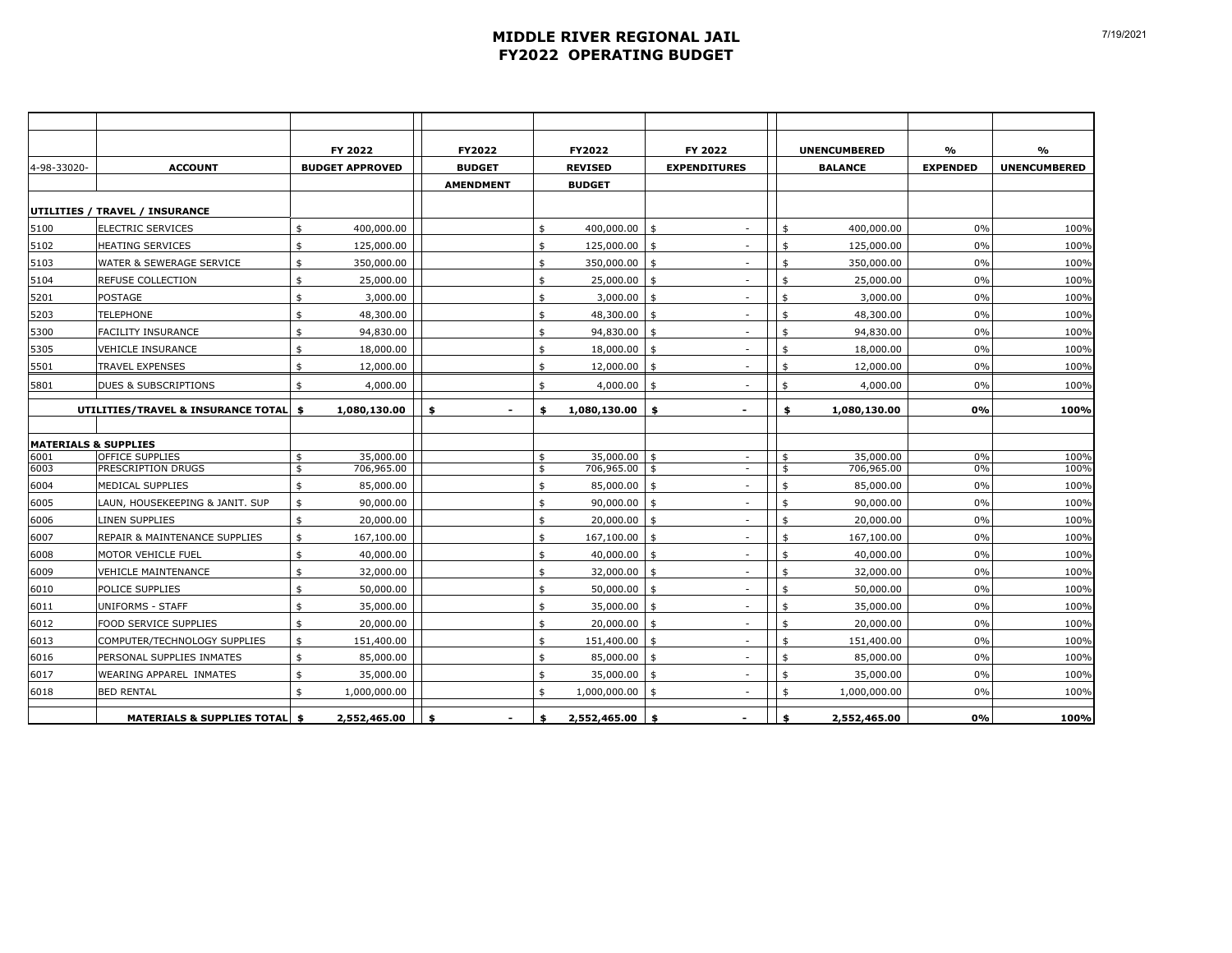### **MIDDLE RIVER REGIONAL JAIL FY2022 OPERATING BUDGET**

|                          |                                   |               | FY 2022                  |                    | FY2022           |               | FY2022                   |                | FY 2022                  |                    | <b>UNENCUMBERED</b> | $\%$            | %                   |
|--------------------------|-----------------------------------|---------------|--------------------------|--------------------|------------------|---------------|--------------------------|----------------|--------------------------|--------------------|---------------------|-----------------|---------------------|
| 4-98-33020-              | <b>ACCOUNT</b>                    |               | <b>BUDGET APPROVED</b>   |                    | <b>BUDGET</b>    |               | <b>REVISED</b>           |                | <b>EXPENDITURES</b>      |                    | <b>BALANCE</b>      | <b>EXPENDED</b> | <b>UNENCUMBERED</b> |
|                          |                                   |               |                          |                    | <b>AMENDMENT</b> |               | <b>BUDGET</b>            |                |                          |                    |                     |                 |                     |
|                          | <b>REGIONAL OPERATIONS</b>        |               |                          |                    |                  |               |                          |                |                          |                    |                     |                 |                     |
| 7002                     | TRAINING                          | \$            | 169,247                  |                    |                  | \$            | 169,247.00               | \$             | ×.                       | \$                 | 169,247.00          | 0%              | 100%                |
| 7003                     | FIREARMS RANGE                    | \$            | 2,000                    |                    |                  | \$            | 2,000.00                 |                |                          |                    |                     |                 |                     |
|                          | <b>REGIONAL OPERATIONS TOTAL</b>  | \$            | 171,247                  | \$                 | $\sim$           | \$            | 171,247                  | \$             | $\blacksquare$           | \$                 | 169,247.00          | 0%              | 99%                 |
|                          |                                   |               |                          |                    |                  |               |                          |                |                          |                    |                     |                 |                     |
| <b>CAPITAL OUTLAY</b>    |                                   |               |                          |                    |                  |               |                          |                |                          |                    |                     |                 |                     |
| 8001                     | EQUIPMENT                         | \$            |                          |                    |                  | \$            | ×.                       | \$             | $\overline{\phantom{a}}$ | \$                 |                     | #DIV/0!         | #DIV/0!             |
| 8002                     | <b>FURNITURE &amp; FIXTURES</b>   | \$            |                          |                    |                  | \$            |                          | \$             | $\sim$                   | $\mathbf{\hat{S}}$ |                     | #DIV/0!         | #DIV/0!             |
| 8003                     | COMPUTER HARDWARE                 | $\mathsf{\$}$ | 221,000.00               |                    |                  | \$            | 221,000.00               | $\frac{4}{3}$  | $\sim$                   | \$                 | 221,000.00          | 0%              | 100%                |
| 8004                     | <b>COMPUTER SOFTWARE</b>          | \$            | $\sim$                   | \$                 | 575,000.00       | \$            | 575,000.00               | \$             | $\sim$                   | \$                 | 575,000.00          | $0\%$           |                     |
| 8005                     | MOTOR VEHICLES (NEW)              | $\frac{1}{2}$ | $\sim$                   |                    |                  | \$            | ×.                       | \$             | $\sim$                   | \$                 | $\sim$              | #DIV/0!         | #DIV/0!             |
| 8006                     | FACILITY IMPROVEMENTS             | \$            | 503,000.00               |                    |                  | $\mathsf{\$}$ | 503,000.00               | $\frac{4}{3}$  | ÷                        | \$                 | 503,000.00          | 0%              | 100%                |
| 8007                     | FIREARMS RANGE                    | \$            |                          |                    |                  | \$            | ٠                        | \$             | ×.                       | \$                 | $\sim$              | #DIV/0!         | #DIV/0!             |
|                          | CAPITAL OUTLAY TOTAL \$           |               | 724,000.00               | \$                 | 575,000.00       | \$            | 1,299,000.00             | \$             | $\overline{\phantom{a}}$ | \$                 | 1,299,000.00        | 0%              | 100%                |
| <b>DEBT AND RESERVES</b> |                                   |               |                          |                    |                  |               |                          |                |                          |                    |                     |                 |                     |
| 9110                     | REDEMPTION OF PRINCIPAL           | \$            | 1,135,000.00             |                    |                  | \$            | 1,135,000.00             | \$             | $\overline{\phantom{a}}$ | \$                 | 1,135,000.00        | 0%              | 100%                |
| 9150                     | <b>INTEREST</b>                   | \$            | 818,441.00               |                    |                  | \$            | 818,441.00               | $\mathfrak{s}$ | $\sim$                   | \$                 | 818,441.00          | 0%              | 100%                |
| 9220                     | REPAIR AND REPLACE RESERVE        | \$            | $\sim$                   |                    |                  | \$            | $\sim$                   | \$             | $\sim$                   | \$                 | $\sim$              | #DIV/0!         | #DIV/0!             |
| 9240                     | COMPUTER EQUIPMENT RESERVE        | \$            | $\overline{\phantom{a}}$ |                    |                  | $\mathsf{\$}$ | ÷,                       | \$             | ÷                        | \$                 |                     | #DIV/0!         | #DIV/0!             |
| 9250                     | OPEB RESERVE                      | \$            |                          |                    |                  | \$            |                          | \$             | ×.                       | \$                 |                     | #DIV/0!         | #DIV/0!             |
|                          | <b>DEBT AND RESERVES TOTAL \$</b> |               | 1,953,441.00             | \$                 | $\blacksquare$   | \$            | 1,953,441.00             | \$             | $\sim$                   | \$                 | 1,953,441.00        | 0%              | 100%                |
| <b>GRANTS</b>            |                                   |               |                          |                    |                  |               |                          |                |                          |                    |                     |                 |                     |
|                          |                                   |               |                          | \$                 | $\sim$           | \$            | $\overline{\phantom{a}}$ | \$             | $\sim$                   | \$                 | $\sim$              | #DIV/0!         |                     |
| 33030-                   | MENTAL HEALTH GRANT               | Ś.            | 288,362.00               | $\ddot{\bm{\tau}}$ |                  | \$            | 288,362.00               | \$             | $\sim$                   | \$                 | 288,362.00          | 0%              |                     |
|                          | <b>GRANTS TOTAL \$</b>            |               | 288,362.00               | \$                 | $\blacksquare$   | \$            | 288,362.00               | \$             | $\blacksquare$           | \$                 | 288,362.00          | 0%              |                     |
|                          |                                   |               |                          |                    |                  |               |                          |                |                          |                    |                     |                 |                     |
|                          | <b>TOTAL EXPENDITURES</b>         | \$            | 25,375,820.00            | \$                 | 575,000.00       |               | \$ 25,950,820.00         | \$             | $\blacksquare$           | \$                 | 25,948,820.00       | 0%              | 100%                |
|                          |                                   |               |                          |                    |                  |               |                          |                |                          |                    |                     |                 |                     |
|                          | <b>BUDGET AMENDMENT #1</b>        |               |                          |                    |                  |               |                          |                |                          |                    |                     |                 |                     |
|                          | <b>FINANCIAL SOFTWARE</b>         | \$            | 575,000.00               |                    |                  |               |                          |                |                          |                    |                     |                 |                     |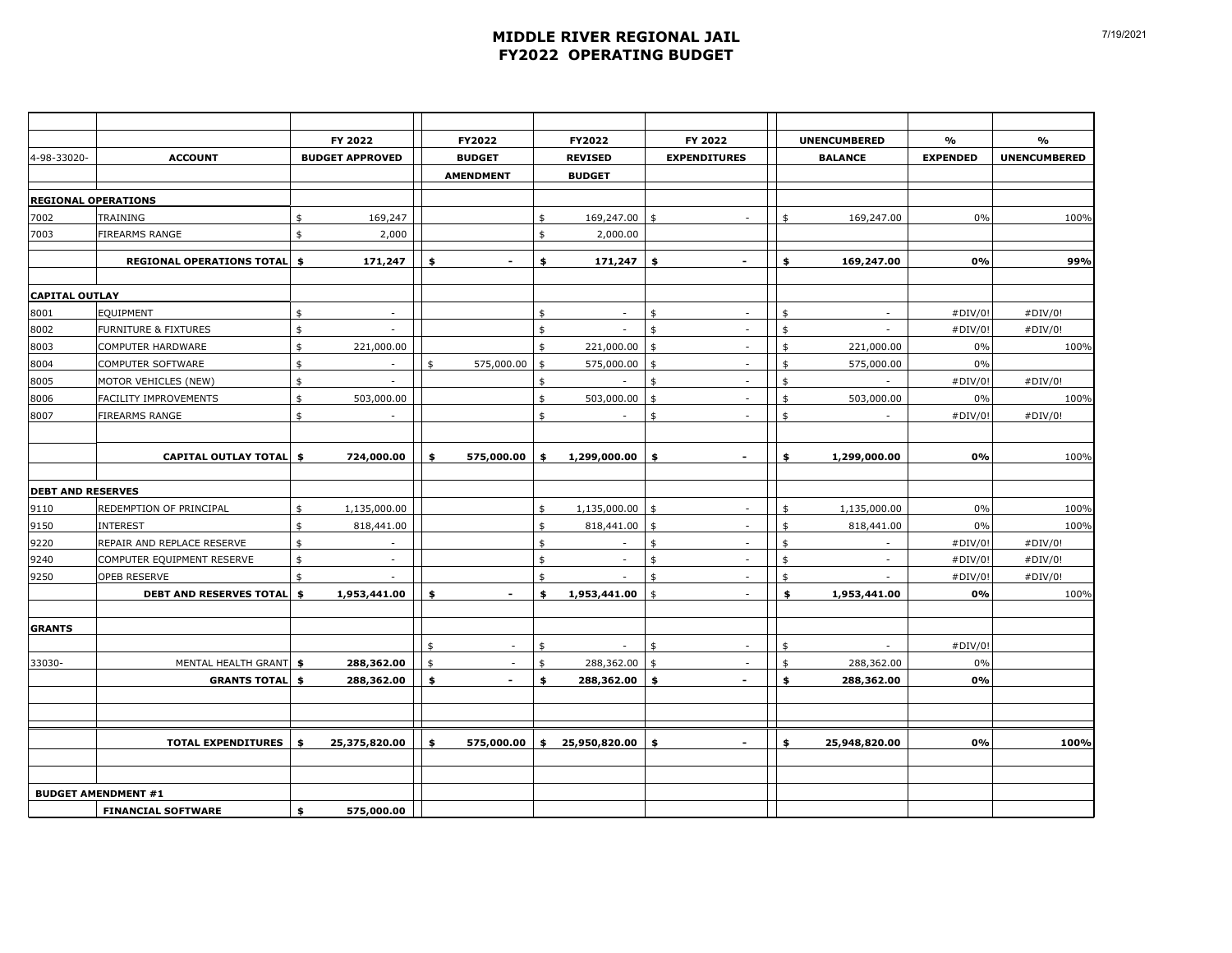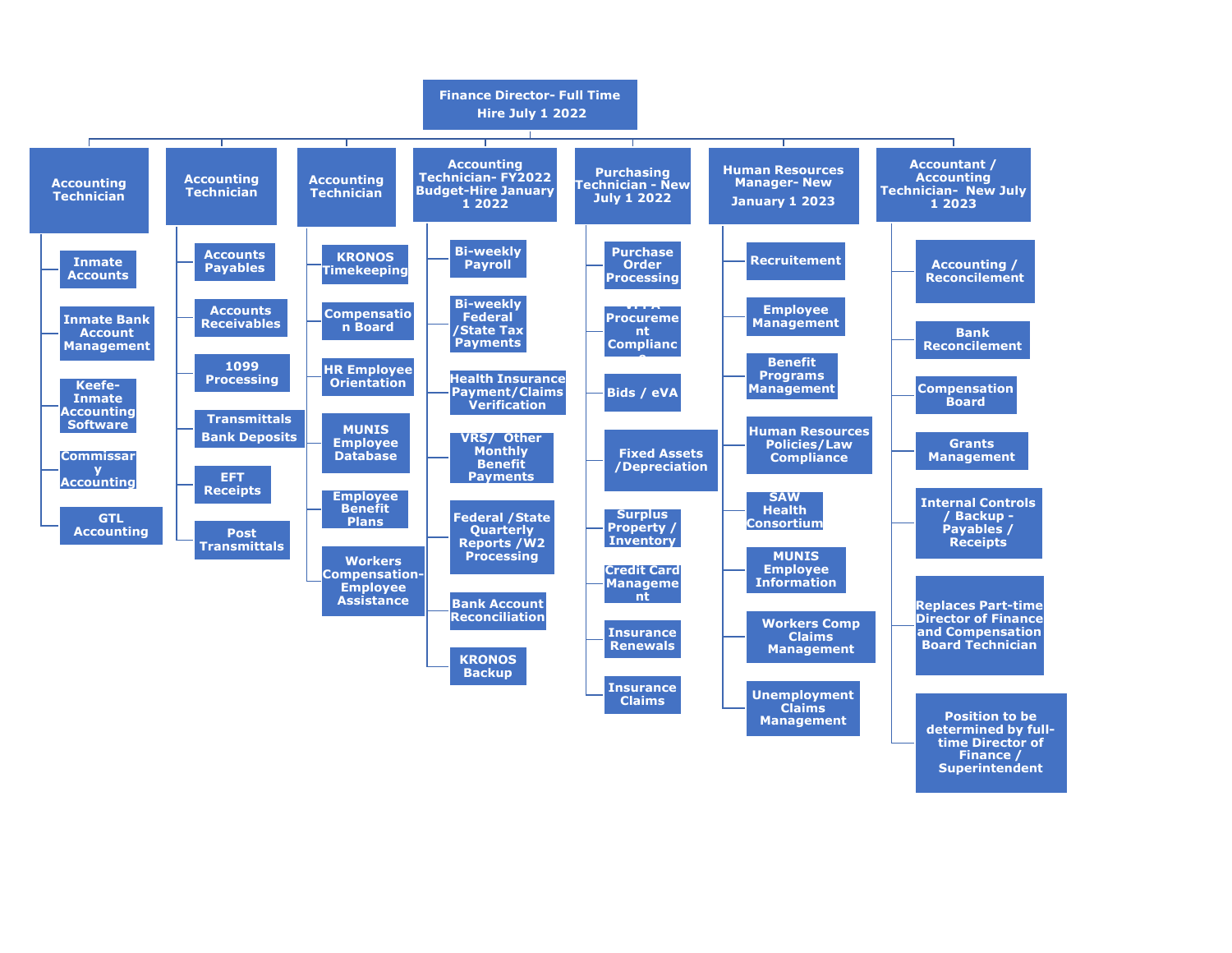### **Finance Director**

Budget Audit Bank Management Investment Management MUNIS Software Management SAW Health Consortium General Ledger Reconcilement Capital Improvement Plan Labor Laws Procurement Law Finance Policies Grant Management Commissary Management Compensation Board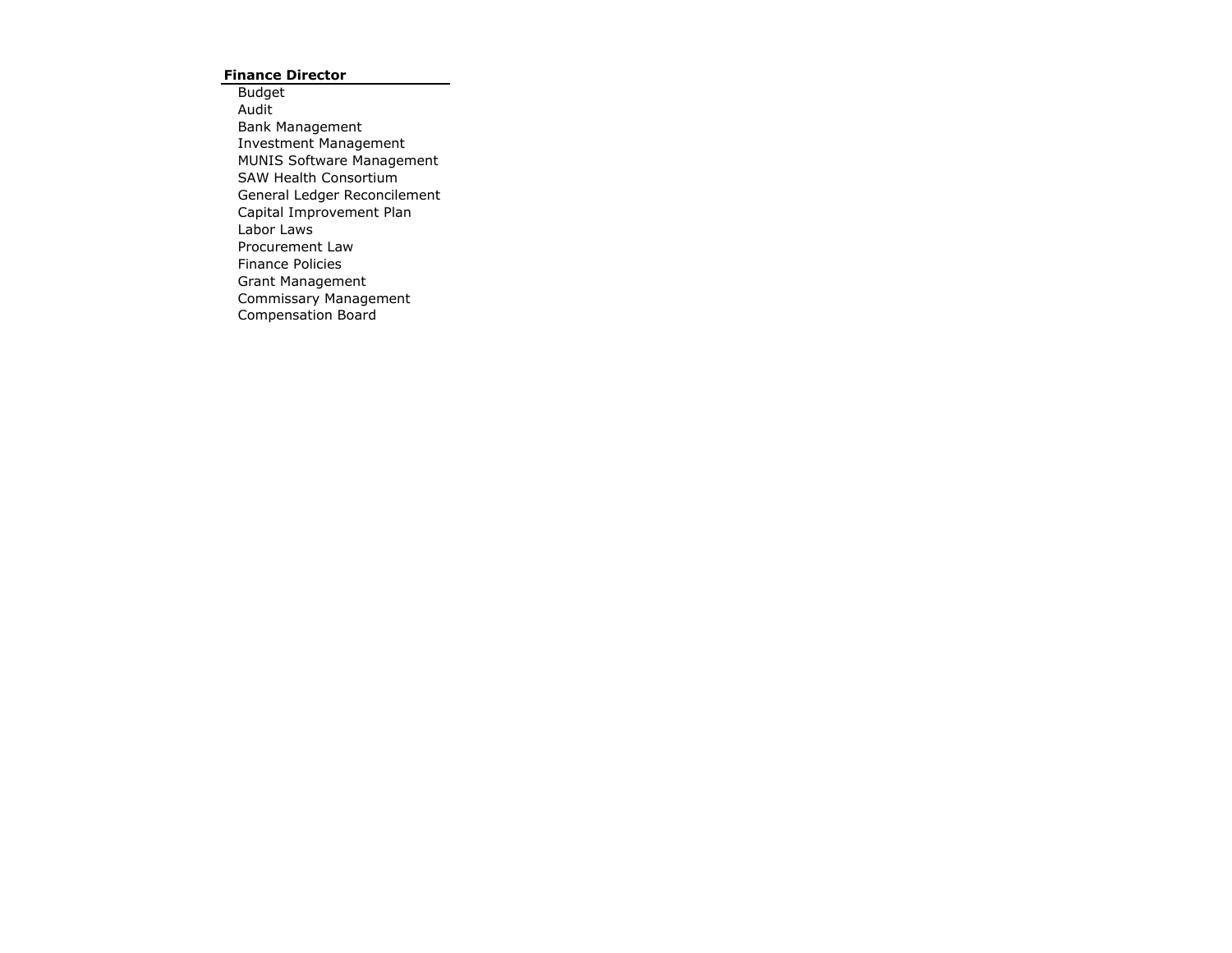#### **FINANCE DEPT RESTRUCTURING COST**

|                                 |  |  |         |  | <b>FY2022</b><br><b>BUDGET</b> | <b>FY2023</b><br><b>BUDGET</b> | FY2024<br><b>BUDGET</b> |
|---------------------------------|--|--|---------|--|--------------------------------|--------------------------------|-------------------------|
| <b>TECHNOLOGY</b>               |  |  |         |  |                                |                                |                         |
| Software (Cloud Based)          |  |  | 500,000 |  | 500,000                        |                                |                         |
| Annual Fee                      |  |  | 50,000  |  |                                | 50,000                         | \$                      |
| Implementation Assistance       |  |  |         |  | 60,000                         |                                |                         |
| Equipment/ Check Printers/Forms |  |  |         |  | 15,000                         |                                |                         |

| <b>STAFF</b>                    |                  | Salary      | <b>Benefits</b> | Total   |  |         |      |                          |                                        |
|---------------------------------|------------------|-------------|-----------------|---------|--|---------|------|--------------------------|----------------------------------------|
|                                 |                  |             |                 |         |  |         |      |                          |                                        |
| Director of Finance             | Full-time        | 87,400      | $28,415$ \$     | 115,815 |  | 115,815 | - \$ | $\overline{\phantom{a}}$ | Hire full-time DOF July 2022           |
| Human Resources Manager         | <b>Full-time</b> | 62,810      | 23,234          | 86,044  |  | 43,022  |      | 43,022                   | Hire HR Manager January 2023           |
| Purchasing Technician           | <b>Full-time</b> | 41,000      | $18,639$ \$     | 59,639  |  | 59,639  | -\$  | $\overline{\phantom{a}}$ | Hire July 2022                         |
| Accountant / Technician         | Full-time        | 41,000      | $18,639$ \$     | 59,639  |  |         |      | 59,639                   | Hire July 2023                         |
|                                 |                  |             |                 |         |  |         |      |                          |                                        |
| Part-time Comp Board Technician | Part-time        | $45,000$ \$ | $3,443$ \$      | 48,443  |  |         |      | (24,221)                 | Position eliminated January 2024       |
| lPart-time Director of Finance  | <b>Part-time</b> | 90,000      | $6,885$ \$      | 96,885  |  |         | \$   | (48, 443)                | Position eliminated January 2024       |
| Part-time Legal/Grant Assistant | Part-time        | $45,000$ \$ | $3,443$ \$      | 48,443  |  |         | \$   |                          | (48,443) Position eliminated July 2023 |

 $\mathsf{r}$ 

| <b>OTHER COSTS:</b>             |  |  |         |  |                 |                          |  |
|---------------------------------|--|--|---------|--|-----------------|--------------------------|--|
| <b>Fiscal Agent Fee</b>         |  |  | 142,879 |  | $(142, 879)$ \$ | $\overline{\phantom{a}}$ |  |
| <b>EYVO Purchasing Software</b> |  |  | 11,624  |  | (11, 624)       |                          |  |
| County Technology Fees          |  |  | 9,870   |  | (9,870)         |                          |  |
| Training                        |  |  |         |  | 10,000          | 10,000                   |  |
|                                 |  |  |         |  |                 |                          |  |

**NET ADDITIONAL COST** (8,446)

**Assuming software is implemented by July 1, 2022**

| Capital           | 575,000 | <b>Reserves-FY2022</b>                |
|-------------------|---------|---------------------------------------|
| <b>Operations</b> |         | 105,657 Operating Budgets FY23 & FY24 |
| Total             | 680,657 |                                       |

 $\overline{\phantom{0}}$ 

 $\top$ 

┯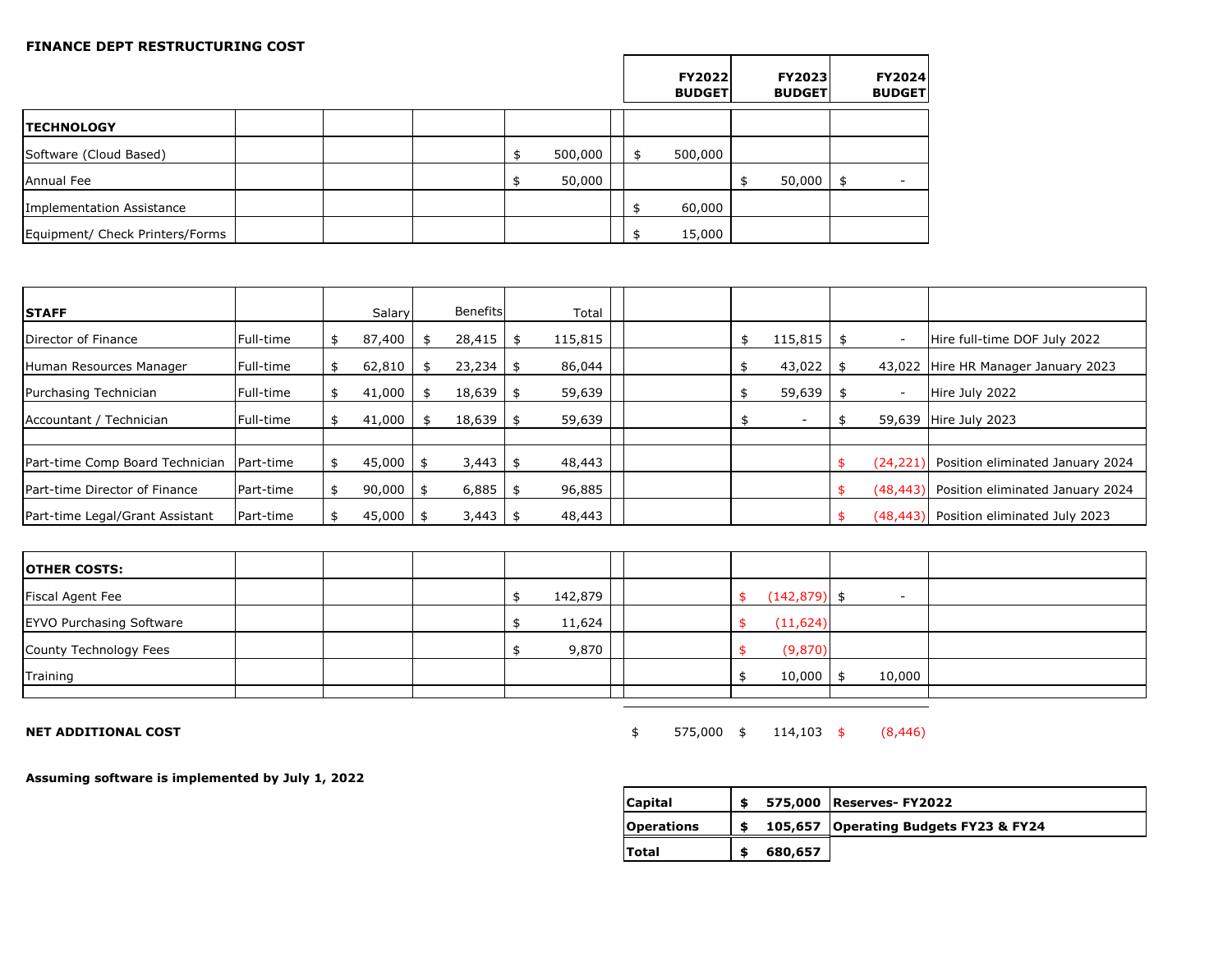# **MIDDLE RIVER REGIONAL JAIL Executive Summary July 23, 2021**

**SUBJECT:** Community Corrections Board Report

**BACKGROUND:** The Community Corrections Department is divided among Work Force, Work Release, and Home Electronic Monitoring.

**DISCUSSION:** Due to the COVID 19, MRRJ restarted the Home Electronic Monitoring and Home Electronic Incarceration Program to accommodate the need for bed space in the facility in anticipation of a quarantine.

- 1. The Home Electronic Monitoring inmates are not Allowed to work. MRRJ monitors them and reports any issues to Blue Ridge Court Services or the courts.
- 2. The Home Electronic Incarceration inmates are allowed to work. They are charged a supervision fee (\$20/day), a one-time admin fee of \$25, drug test (\$1.89 each), and they must pay their court fines and or child support.

| <b>LOCALITY</b>                     | <b>MALE</b> | <b>FEMALE</b> |
|-------------------------------------|-------------|---------------|
| <b>Augusta County</b>               | 28          | 10            |
| Rockingham                          |             | O             |
| Harrisonburg                        |             |               |
| Staunton                            | 8           |               |
| Waynesboro                          | 10          |               |
| Buena Vista                         |             | 0             |
| <b>TOTAL</b>                        | 52          | 18            |
| <b>Total HEM/HEI Inmates:</b><br>70 |             |               |

 **HEM/HEI INMATES**

Below are the HEM/HEI participants broken down by Bond status and Custody status by Locality.

| Locality                         | <b>Bond</b> | Custody |
|----------------------------------|-------------|---------|
| <b>Augusta County</b>            |             | 22      |
| Rockingham                       |             |         |
| Harrisonburg                     |             |         |
| Staunton                         |             |         |
| Waynesboro                       |             |         |
| Buena Vista                      |             |         |
| <b>Total HEM/HEI Inmates: 70</b> |             |         |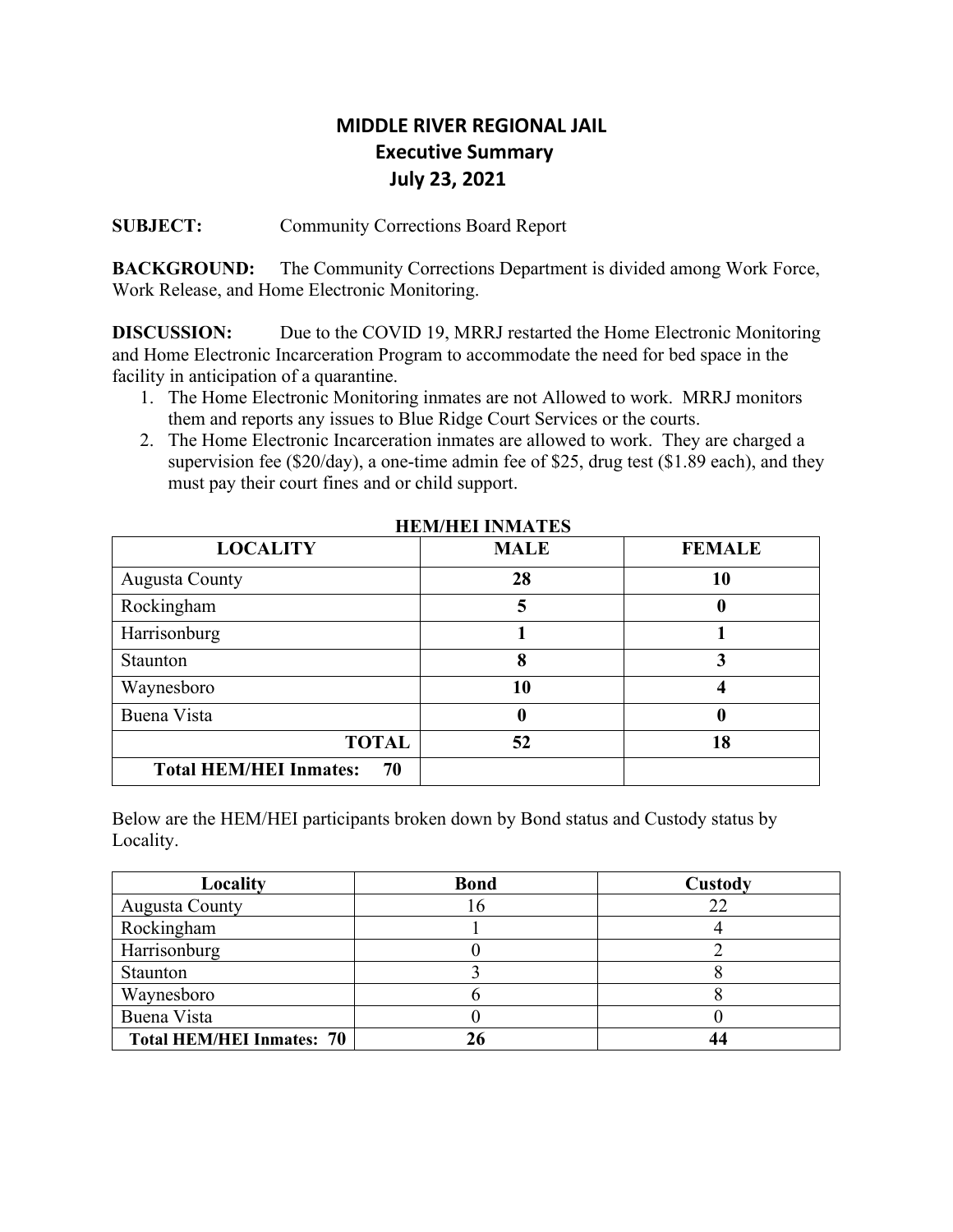# **Middle River Regional Jail<br>SUBJECT:** Community O

Community Corrections Board Report

MRRJ started allowing HEI inmates to go to a paying job on July 2020 after approval from Commonwealth, Courts, and VADOC. MRRJ currently has 43 HEI inmates that are working a paying job and/or are required to pay for program participation.

| <b>LOCALITY</b>              | <b>MALE</b> | <b>FEMALE</b> |
|------------------------------|-------------|---------------|
| <b>Augusta County</b>        | 14          |               |
| Waynesboro                   |             |               |
| <b>Rockingham County</b>     |             |               |
| Harrisonburg                 |             |               |
| Staunton                     |             |               |
| Buena Vista                  |             |               |
| <b>TOTAL</b>                 | 29          |               |
| <b>TOTAL HEI AT WORK: 43</b> |             |               |

Action Officer: Lisa McCray Executive Summary # ES-2021-051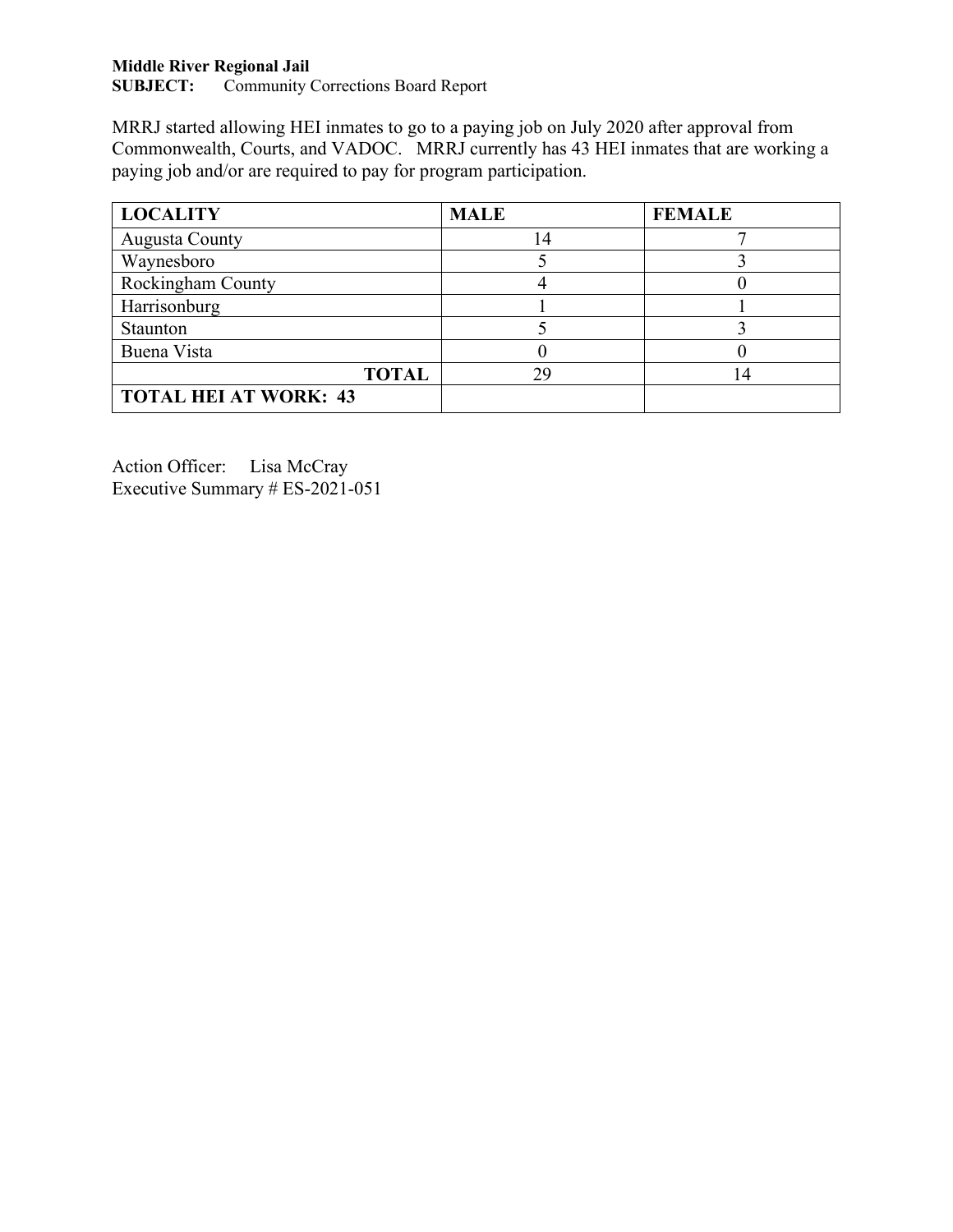# **MIDDLE RIVER REGIONAL JAIL EXECUTIVE SUMMARY July 23, 2021**

### **SUBJECT:** Inmate Records Jail Board Report

**BACKGROUND:** The Inmate Records information is a summary of the information in our Offender Management System. This information is transmitted to the State of Virginia on a daily basis. It is then reconciled and certified each month through a system known as LIDS.

**DISCUSSION:** The information included in this report is a snapshot of the offender information on the date and time of this report, July 23, 2021 @ 08:34 am, except as noted. This information is continuously changing. The number of people on HEM/HEI will differ between Inmate Records and Community Corrections. This difference is due to several people who were bonded on their charges and in home monitoring was a condition of their bond. Inmate Records is not able to count those who were released on their charges. We can only count the people who are on the HEI program and still being held on their charges.

| <b>Total Inmate Population</b> | 776 |  |
|--------------------------------|-----|--|
| Male Inmates                   | 617 |  |
| <b>Female Inmates</b>          |     |  |

| Category                        | # of Inmates | % of Total |
|---------------------------------|--------------|------------|
| <b>Awaiting Trial</b>           | 304          | 39.18      |
| <b>Totally Sentenced</b>        | 332          | 42.78      |
| <b>Partially Sentenced</b>      | 126          | 16.23      |
| <b>Awaiting Programs</b>        |              | .13        |
| <b>Awaiting Appeal</b>          |              | 00.0       |
| Convicted but not Sentenced     | 12           | 1.55       |
| Drug Court Sanction - Pre-Trial |              | .13        |
| In Hospital                     |              | (0.01)     |

|  |  |  | Department of Corrections Responsible Inmates |  |  |  |
|--|--|--|-----------------------------------------------|--|--|--|
|--|--|--|-----------------------------------------------|--|--|--|

| <b>Number of days since last Sentenced</b> | <b>SAW</b> | Rockingham   | <b>Others</b> | <b>Total</b> |
|--------------------------------------------|------------|--------------|---------------|--------------|
|                                            |            | Harrisonburg |               |              |
| $90+$                                      | 49         |              |               | 120          |
| $60 - 90$                                  | 16         |              |               | 29           |
| $30 - 60$                                  | 25         | 16           |               |              |
| $<$ 30                                     |            |              |               | 24           |
| Sentence includes CCAP                     |            |              |               |              |
| Total                                      | 108        | 106          |               | 215          |
| % of Total Population                      | 13.92      | 13.66        |               |              |

Note: the # of 90+ days out of compliance number may differ from reports published by the VADOC as it includes all inmates that would become out of compliance through the month of July 2021.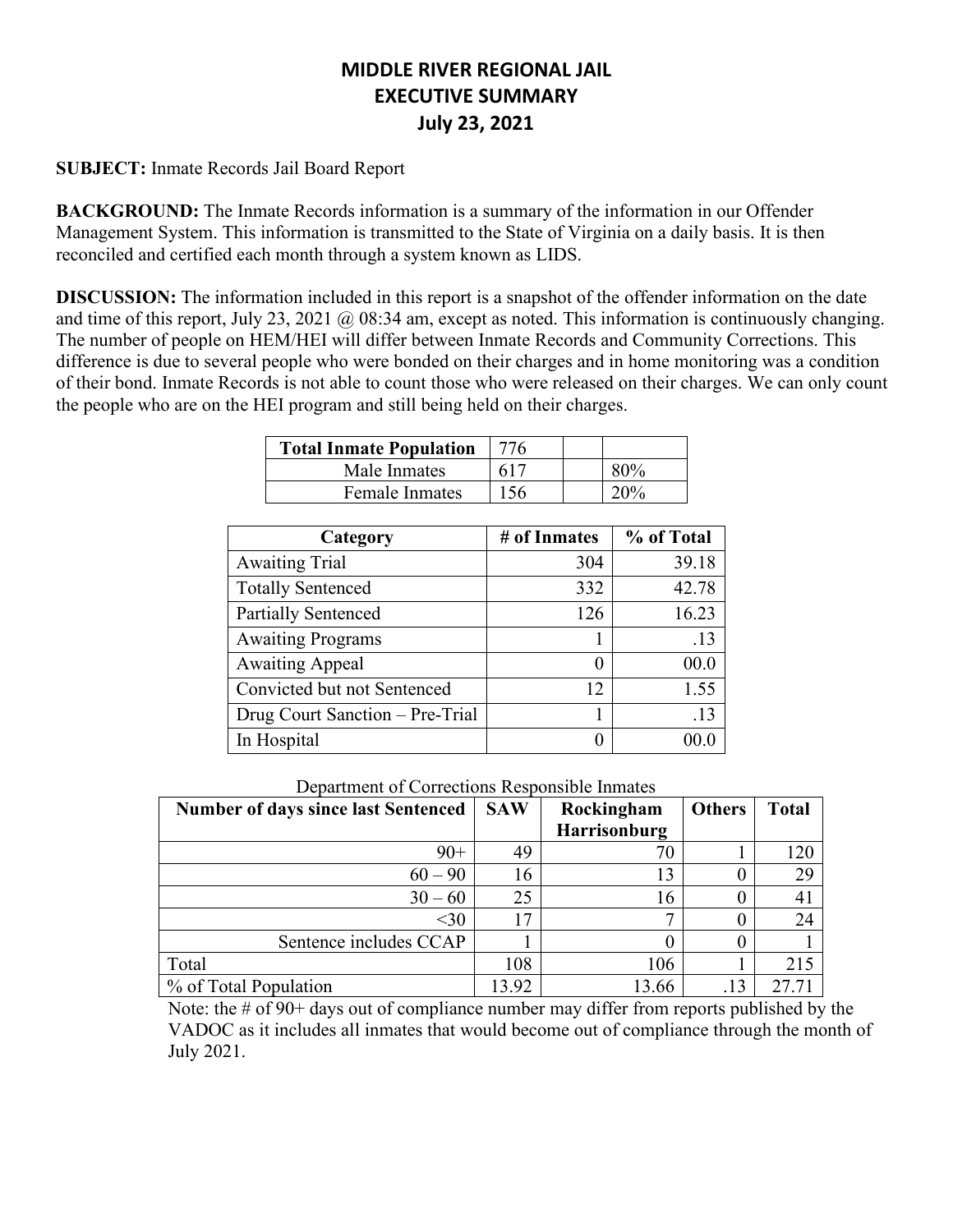|  | <b>Work Release</b> |
|--|---------------------|
|--|---------------------|

| Local Work Release (RC 26) |  |
|----------------------------|--|
| DOC Work Release (RC 28)   |  |
| Total                      |  |

\*\*\*These numbers are included in the Jurisdiction Totals

### **HEM/HEI**

| Home Electronic Incarceration (RC 80) |  |
|---------------------------------------|--|
|---------------------------------------|--|

\*\*\*These numbers are included in the Jurisdiction Totals

| Locality Code | Jurisdiction | Total |
|---------------|--------------|-------|
| 015           | Augusta      | 281   |
| 091           | Highland     |       |
| 165           | Rockingham   | 152   |
| 660           | Harrisonburg | 37    |
| 790           | Staunton     | 169   |
| 820           | Waynesboro   | 129   |

### **LOCAL Inmates by Jurisdiction**

### **Other Virginia Jurisdictions – Non-Contract Holds**

| <b>Locality Code</b> | Jurisdiction | Total |
|----------------------|--------------|-------|
| 013                  | Arlington    |       |
| 113                  | Madison      |       |
| 127                  | New Kent     |       |

### **CONCLUSION:**

During the months of June and July:

- A total of 14 male and 4 female inmates were transferred to the Department of Corrections.
- A total of 97 inmates were committed to MRRJ from Rockingham County / Harrisonburg.

The VADOC early release program for state responsible inmates ended on July 1, 2021; 44 inmates were released from MRRJ on this program.

For the fiscal year 20-21:

- A total of 3497 commits and 3481 releases.
- Inmate headcount for the FY on June 30, 2021 was 749.
- Inmate headcount for the previous FY on June 30, 2020 was 733 (an increase of 16 inmates).
- The ADP for the entire FY ending June 30, 2021 was 820 (includes the inmates who are on HEI).
- MRRJ ADP reached a high of 915 in November 2020, and a low of 724 in June 2021.

### **ACTION OFFICER:** Tami Bird, LIDS Tech

### **EXECUTIVE SUMMARY #**ES-2021-052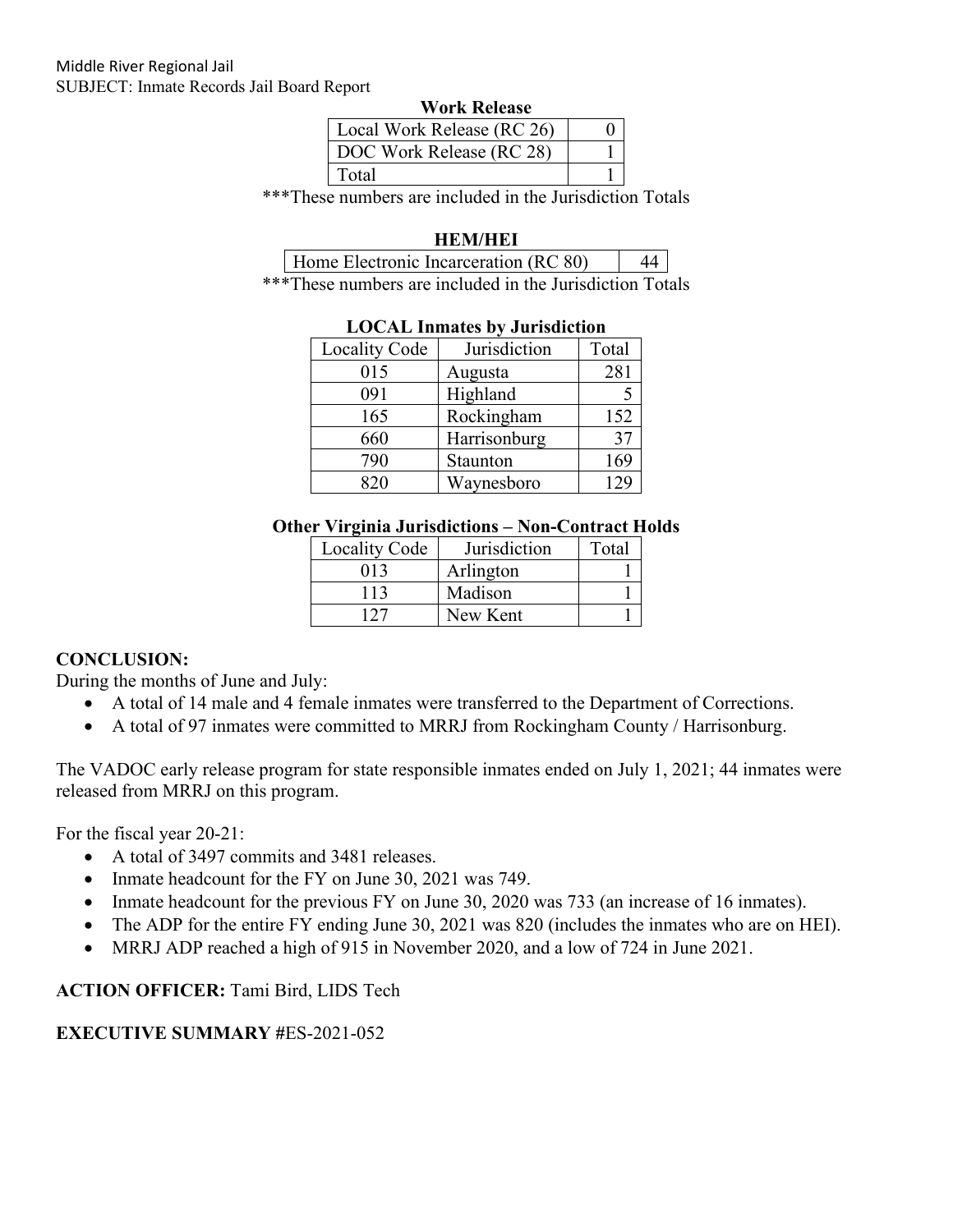Attachment 7D

# MIDDLE RIVER REGIONAL JAIL

# VACANCY REPORT

MRRJ has the following vacancies as of August 1, 2021:

Sworn 27 (10 EC positions on hold)

Nurses 1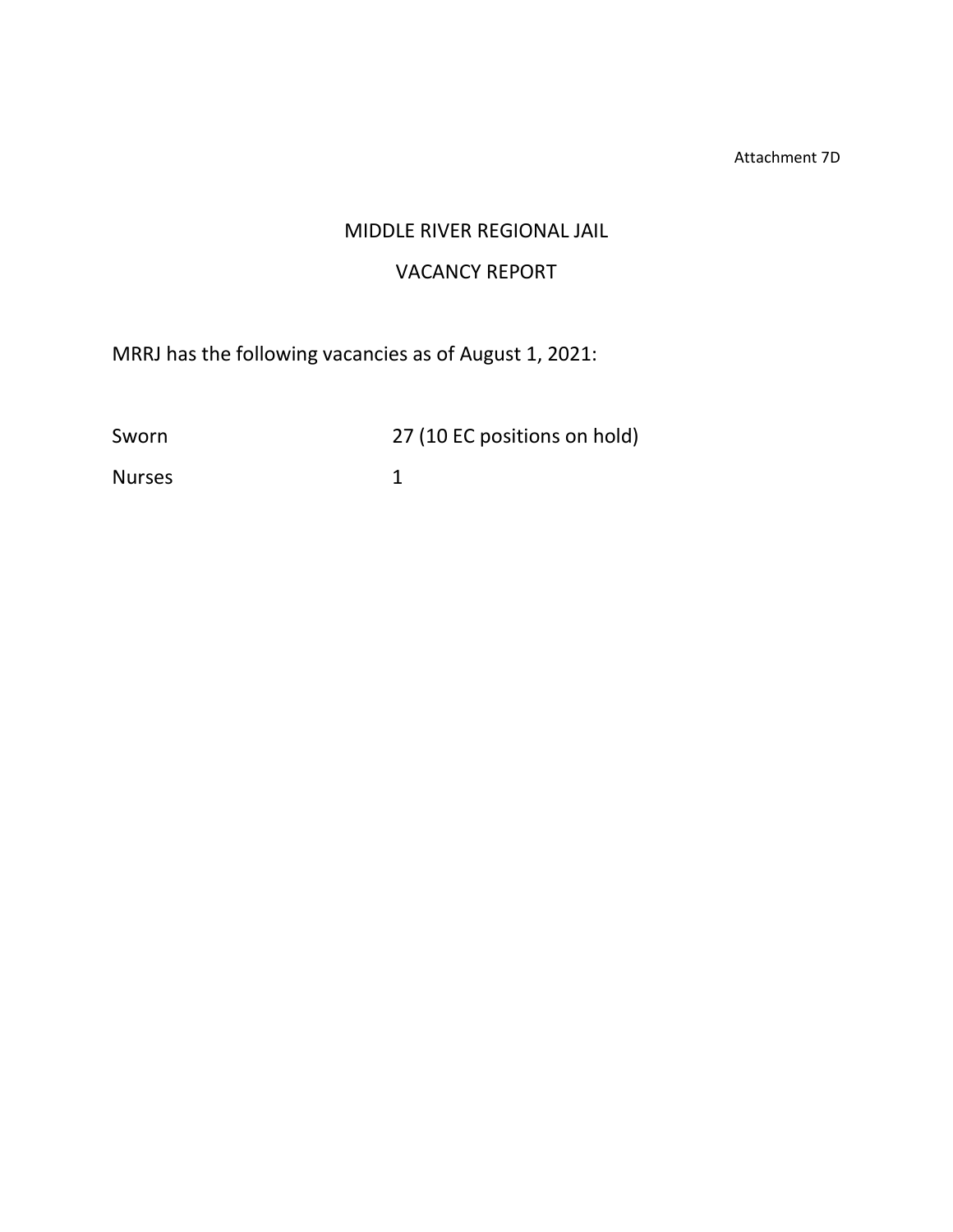### **MIDDLE RIVER REGIONAL JAIL EXECUTIVE SUMMARY**

July 27, 2021

**SUBJECT:** Superintendent Report

**BACKGROUND:** Update on MRRJ activities.

**DISCUSSION:** MRRJ staff continue to work collaboratively on a number of issues.

- MRRJ continues to offer COVID-19 vaccine to staff and the inmate population. (64 inmates and staff received vaccine since June 1, 2021; 6 inmates released before 2nd shot – each contacted to return for 2nd shot; only 1 returned)
- MRRJ now has vaccine on hand for inmates and staff. Periodic clinics are planned.
- MRRJ has been asking new intakes vaccine status, since March 3, 2021, as part of the initial medical assessment. Of the more than 1,300 inmates processed only 165 indicated they had taken the vaccine; of those 165 only 100 could be verified through the Virginia Department of Health as having taken the vaccine.
- MRRJ is scheduled to appear before the Board of Local and Regional Jails (BLRJ) August 18, 2021 to present the modified Community Based Corrections Plan that now reflects the renovation project approved by Board motion at the June 1, 2021 MRRJA Board Meeting. No additional action is anticipated until the BLRC acts to ensure the project continues to be eligible for 25% reimbursement.
- Population trend chart enclosed. MRRJ has begun looking for beds to house inmates as the jail population is trending closer to 750.
- MRRJ has transferred 14 males and 8 females to VADOC since June 1, 2021. Local and Regional Jails are housing almost 4,000 inmates that belong in VADOC as of July 15, 2021.
- Operational procedures:
	- 1. MRRJ continues to maintain a step-down screening process for new intakes that was implemented February 1, 2021.
	- 2. MRRJ continues to maintain a staff monitoring program effective February 15, 2021. All staff rapid tested for COVID-19 once per week.
	- 3. MRRJ resumed transferring inmates from the Harrisonburg/Rockingham Jail effective April 1, 2021.

**CONCLUSION:** Staff continue to keep the Board, Court, and Public informed.

### **RECOMMENDATION:** None.

### **ENCLOSURE:**

- **1.** New Intake Vaccine Chart
- **2.** Population Trend Chart

| <b>ACTION OFFICER:</b> | J. L. Newton, CJM |
|------------------------|-------------------|
|                        | Superintendent    |

### **EXECUTIVE SUMMARY #**ES-2021-055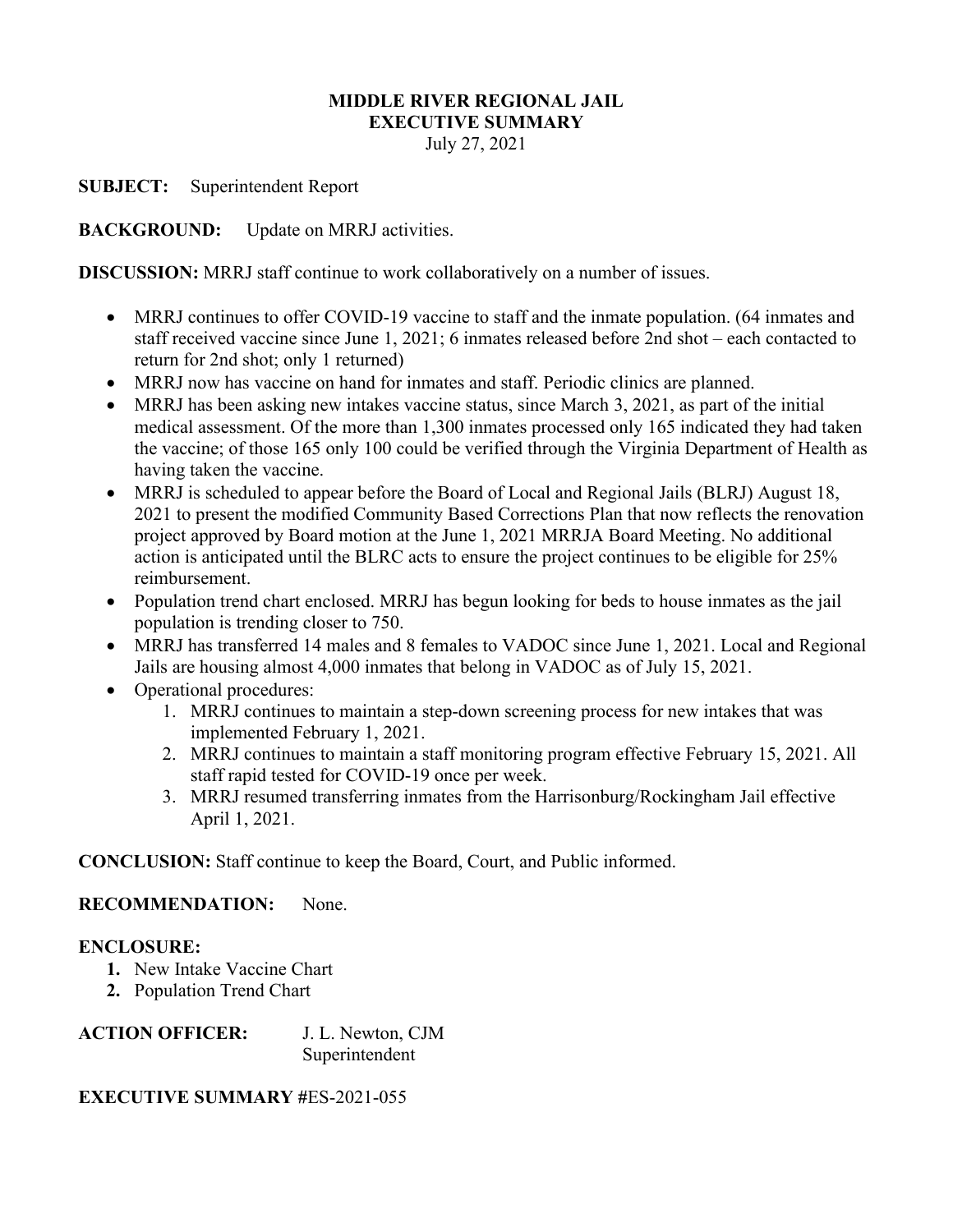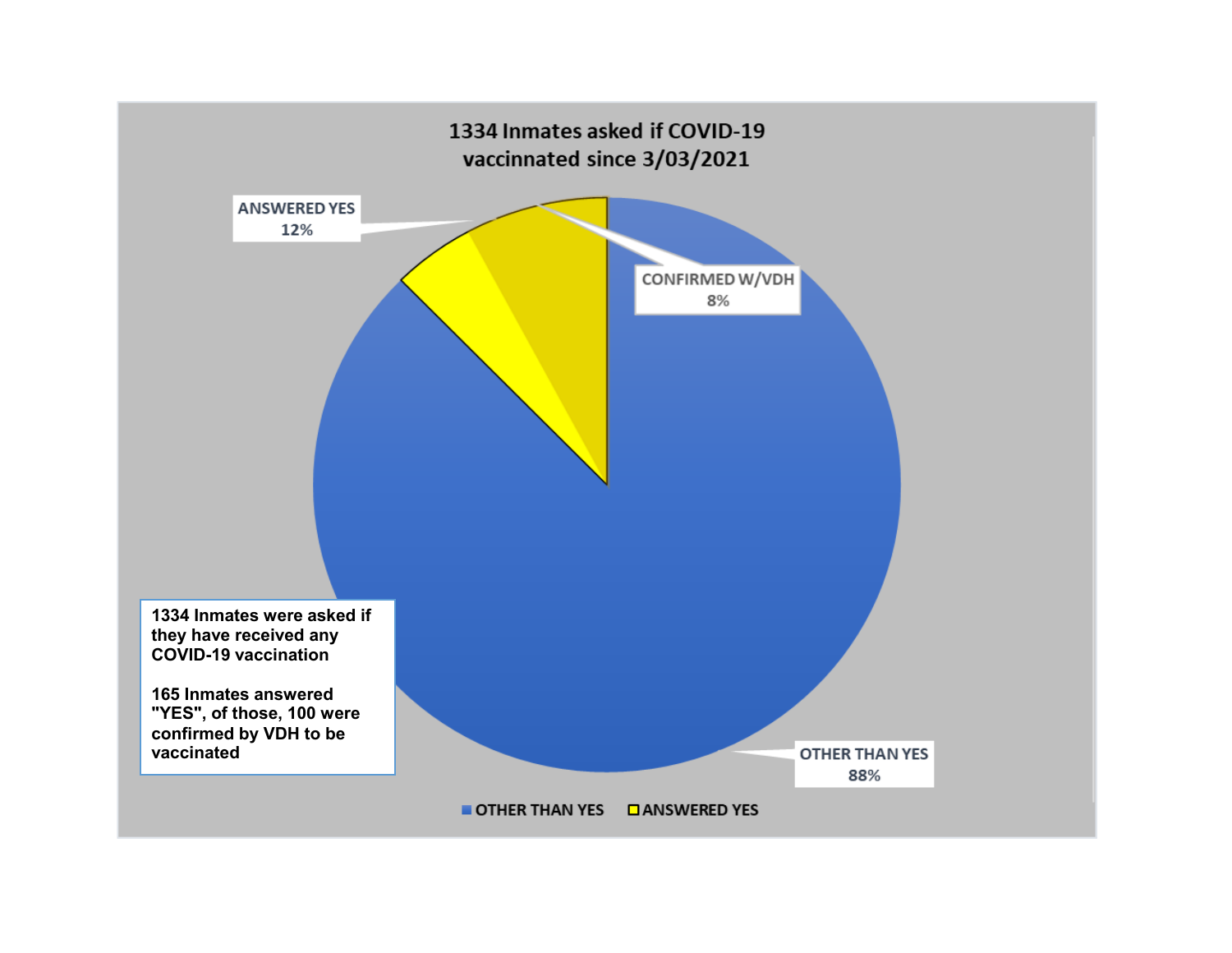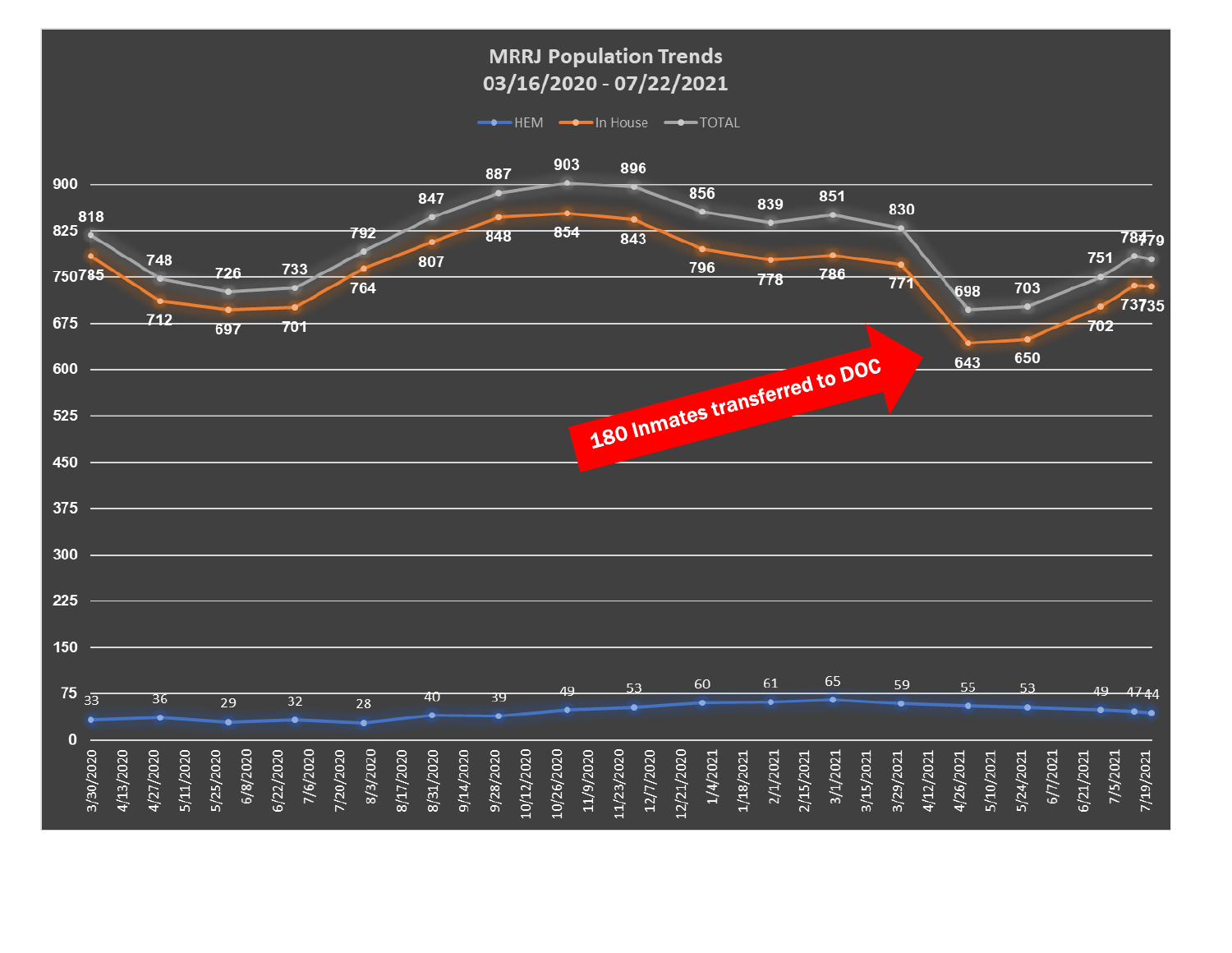### **MIDDLE RIVER REGIONAL JAIL**

Executive Summary Date: July 22, 2021

- **SUBJECT:** June and July 2021 Program Report for Authority Board
- **BACKGROUND:** Program Department will report each quarter on programs and services provided to the inmates.
- **DISCUSSION:** Report is more condensed and focused on only data than the annual Program Report that is sent to the courts. Included are short descriptions of the programs along with attendance and completion rates.

**Education Programs**: The new software recently implemented has been helpful to the students. This, along with the use of tutors, seems to be increasing the efficiency of class for those who stay with the program. We have one female who took all four subjects of the GED test and passed them all. We had one male who passed the three subject tests he took, but has since quit the program while needing only Math to earn his GED. We have two students who are on pace to start testing in August.

**GED (**Males)

- 5 total participants
- 3 quit this week

**GED** (Females)

- 4 total participants
- **1 earned GED**
- 1 Quit
- 2 will begin testing in August

**Addictions Programs**: The program is 24 weeks long (*Breaking the Cycle of Addiction*). Due to the structure of the program, new students are not able to join until the current session is completed. The program has not been running long enough this session for anyone to have completed the block of instruction. We are currently reviewing the program for possible changes in order to give more people the opportunity to complete the entire course.

### **Males**

- 10 total participants
- 1 transfer to DOC
- 1 completed sentence
- 1 Quit

### **Females**

- 11 total participants
- 3 completed sentence

**Thought Process and Behavior Programs**: *Dialectical Behavior Therapy* is a cognitive behavior therapy class taught by Mental Health Professionals from Valley Community Services Board. Its main goals are to teach people how to live in the moment, cope healthily with stress, regulate emotions, and improve relationships with others. In examining attendance, we realize that few people are staying with the program. We are in the process of replacing this program with a similar program.

### **Males**

• 8 total participants